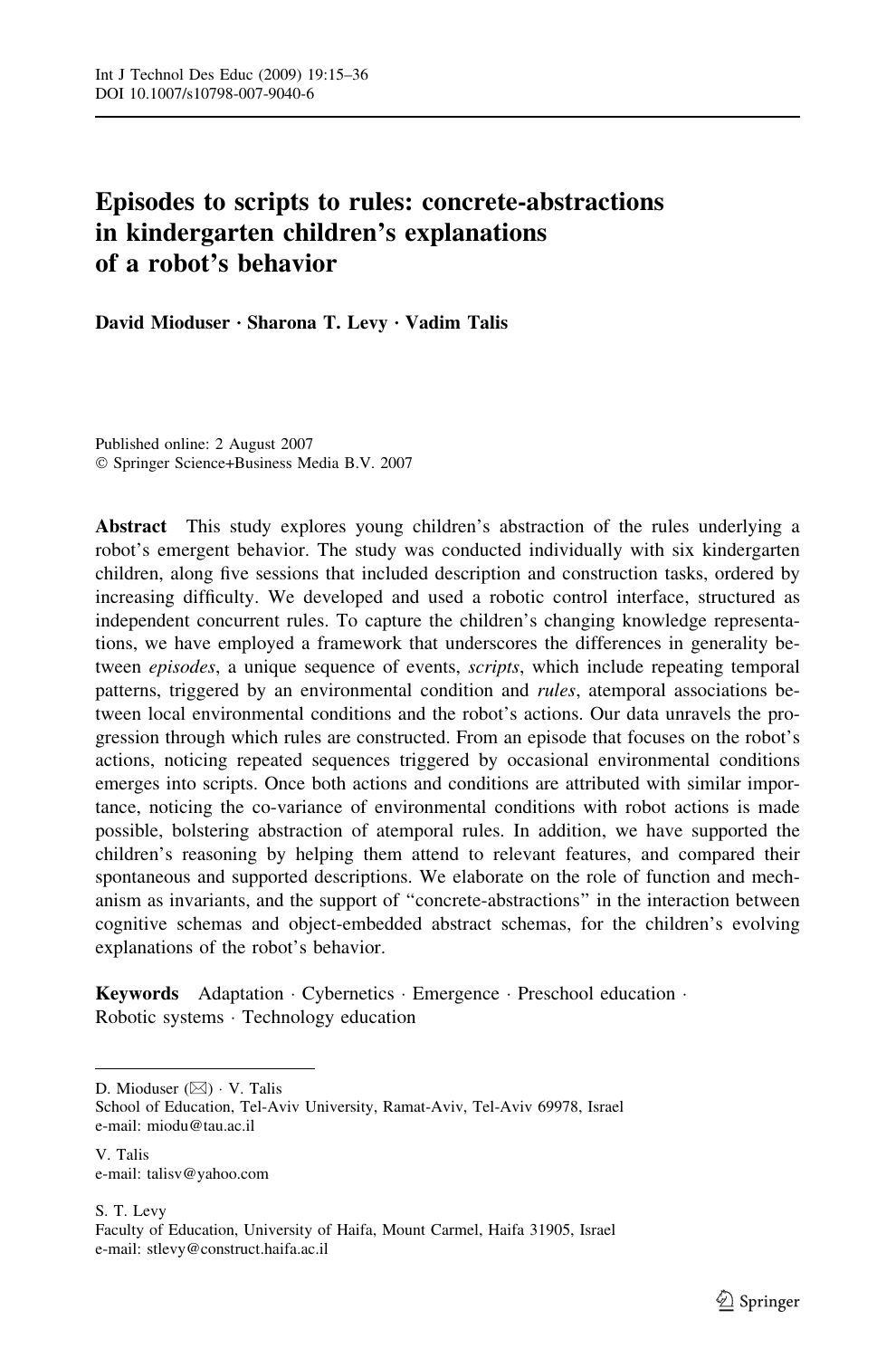Research concerning young children's perception and learning of technological systems is sparse (Zuga [2004](#page-21-0)). Different studies show that young children categorize artifacts by function rather than by appearance (Kemler Nelson et al. [1995\)](#page-20-0), perceive causal relations for technological mechanisms earlier than for natural physical phenomena (Piaget and Inhelder [1972;](#page-21-0) Niazzi and Gopnik [2003\)](#page-21-0), and assign importance to the "insides" of artifacts for their functioning (Simons and Keil [1995\)](#page-21-0). In explaining this early understanding, researchers point out the large amount of knowledge already constructed by young children: (a) from the very fact that they are immersed in a technology-saturated environment; (b) because of the many interactive encounters with such systems; and (c) the dynamic nature of artifacts' functioning which attracts young children's attention. While several studies have explored young children's perception of technology (Jarvis and Rennie [1998](#page-20-0)) and investigated the processes by which they plan, create and relate to their designed objects (Fleer [1999](#page-20-0), [2000;](#page-20-0) Carr [2000](#page-20-0)), little research has been conducted into their conceptual understanding and learning of a more narrow set of technological constructs. Today, controlled systems (e.g., automatic doors, domestic devices, programmable toys) have become central to everyday life. Given their ubiquitous presence, it is important to study how they are understood and learned.

For over two decades, we have seen the development of several learning environments, which embrace the topic of control. However, research on the process of learning within these environments, particularly through their construction and more specifically among young children, is sparse (see Granott [1991a,b;](#page-20-0) Mioduser et al. [1996;](#page-21-0) Betzer [2002;](#page-20-0) Talis et al. [1998](#page-21-0)). It is this apparent lack we wish to address in the current study, seeking learning pathways, ways by which children construct explanations of controlled systems.

This study explores young children's evolving understanding of an adapting robot's dynamic emergent behaviors, as they learn to program such behaviors with simple rules. We have supported their reasoning by helping them attend to relevant features, and compared their spontaneous and supported descriptions. We investigate the children's understanding of the robot's behavior through a sequence of tasks, analyzing their ideas as knowledge representations.

## Background

In his book ''Vehicles: Experiments in Synthetic Psychology'', Braitenberg ([1984\)](#page-20-0) illustrates a series of thought experiments, in which ''vehicles'' with simple circuits and rules display complex life-like behaviors, such as "aggression" and "seeking cold". In his law of ''uphill analysis and downhill invention'', Braitenberg claims that it is much more difficult to guess a robot's internal structure through observing its behavior than it is to create an internal structure that produces such a behavior. In our study, we have engaged in both ''uphill'' and ''downhill'' courses: ''uphill'', the children decipher a given set of Braitenberg-like behaviors; ''downhill'', they program a robot's internal structure with rules, forming complex behaviors.

The following sections present three themes that are relevant to our research goals and questions: the presence of robots in early education settings, knowledge representations in reasoning about a robot, and the role of additional agents (i.e., adult support and artifacts) in advancing children's understanding of such emergent systems.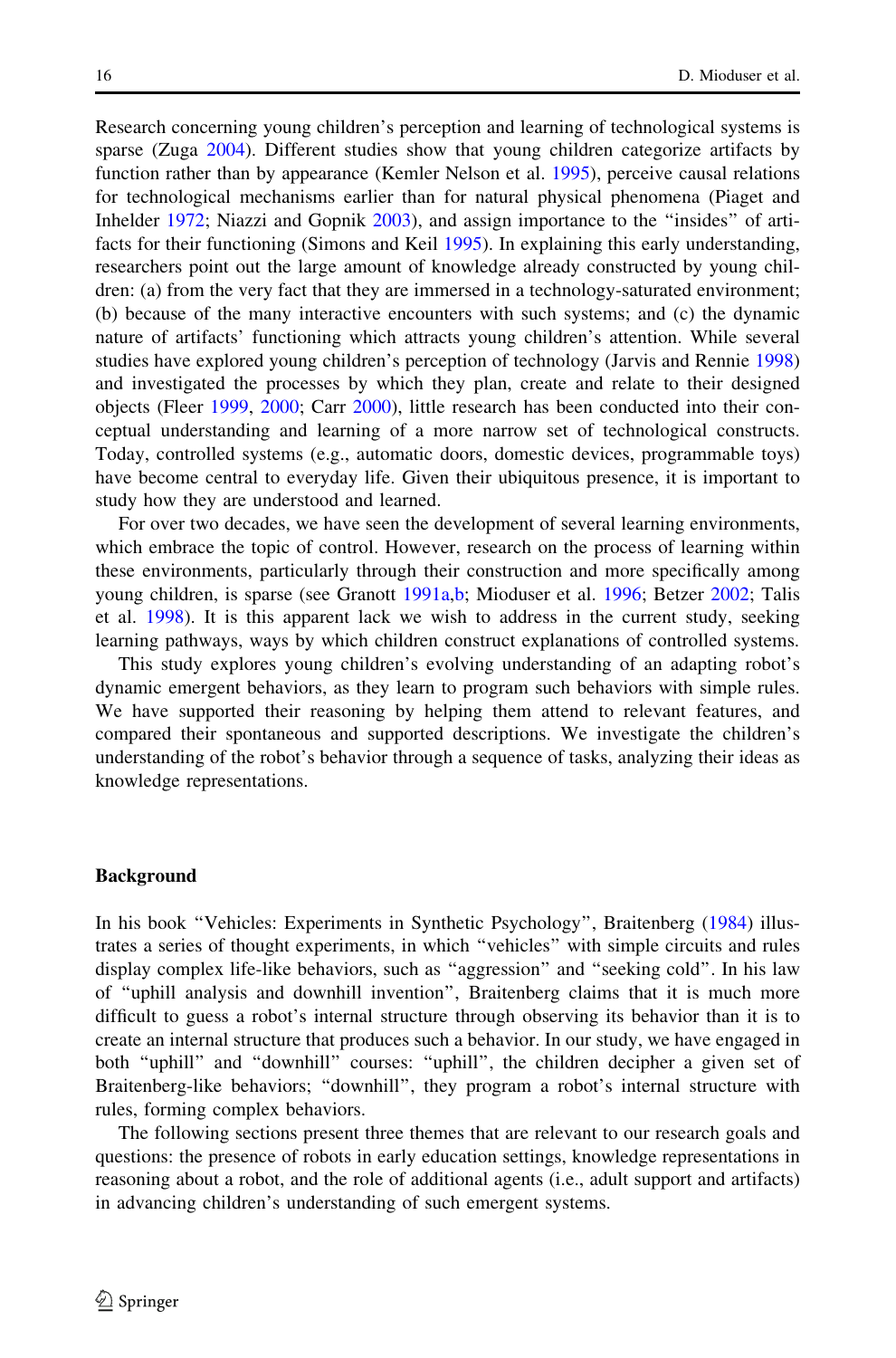The presence of robots in early education settings

Robots and other adapting controlled artifacts have had a long history in early childhood education: from the mechanical and programmable ''floor turtle'' which drew pictures on paper (Papert [1980/1993](#page-21-0)), through a variety of robots that children interact with in different ways (AIBO, Fujita et al. [2000;](#page-20-0) Furby, Maddocks [2000;](#page-21-0) PETS, a story-teller robot, Montemayor et al. [2000;](#page-21-0) Bers and Portsmore [2005](#page-20-0)), to programmable bricks and an array of computational toys in the Lifelong Kindergarten project (Resnick et al. [1996](#page-21-0); Resnick [1998\)](#page-21-0).

Most of the programming interfaces that are geared for younger children do not employ sensors (however, see Electronic Bricks, Wyeth and Purchase [2000](#page-21-0), which includes logical control using sensors; and ToonTalk<sup>TM</sup> in preschool classrooms, Kahn [1996](#page-20-0); Morgado et al. [2001](#page-21-0)). Without sensors, the robot possesses a repertoire of ''rote'' motor schemes, which can be repeated and nested. With sensors, this repertoire widens to include *sensory*motor schemes, which are represented as general behavior procedures (e.g., rules). With such possibilities for adaptation, the robot veers closer to the animate world, as it gains awareness of its environment, autonomy, and a form of ''intelligence''. van Duuren et al. ([1998\)](#page-21-0) have found that 5-year-old children did not use ideas of autonomy or programmability to distinguish between robots operated by rote and adaptive robots. However in their study, the children were not engaged in programming the robot. We expect that the children's construction and interaction with such systems would enhance this understanding.

In our programming interface (Talis et al. [1998](#page-21-0)), control knowledge is represented as time independent non-sequential rules. In the present study, we challenge young children to go beyond the rote scripts of a robot's behavior, to extract the robot's internal rules and re-construct its behaviors, which emerge via interaction with the environment. Through observing young children's interactions and learning with adapting robots, we may conclude regarding their learning progressions and adapt such environments to this natural progression.

Knowledge representations in reasoning about a robot

In the difficult course of ''uphill analysis'' (Braitenberg [1984](#page-20-0)), can young children abstract the rules that underlie and control a given robot's behavior? What knowledge representations or constructs do they use when reasoning about such systems?

Several knowledge representations can be used to describe a robot's behavior. In the literature that refers to event knowledge, episodes, and scripts are commonly highlighted. The least general of these representations is a specific episode (Flavell et al. [1993\)](#page-20-0), a mental representation of the flow of events, a one-time occurrence. It is made up of actors, actions, and props, organized along a spatial and temporal structure. A script is a generalized, temporally and spatially organized sequence of events about some common routine with a goal (Schank and Abelson [1977\)](#page-21-0). Prior work has shown that young children's representations of events are mainly script-like, and become so after a very small number of repetitions (Flavell et al. [1993](#page-20-0)). Literature on event knowledge does not refer to rules. However, in the case of robots (and other systems), events can be constructed from rules. Rules, which are independent of the order of events, are the most abstract knowledge representation of the three. They commonly take the form of ''if... then...'' statements, connecting conditions and their related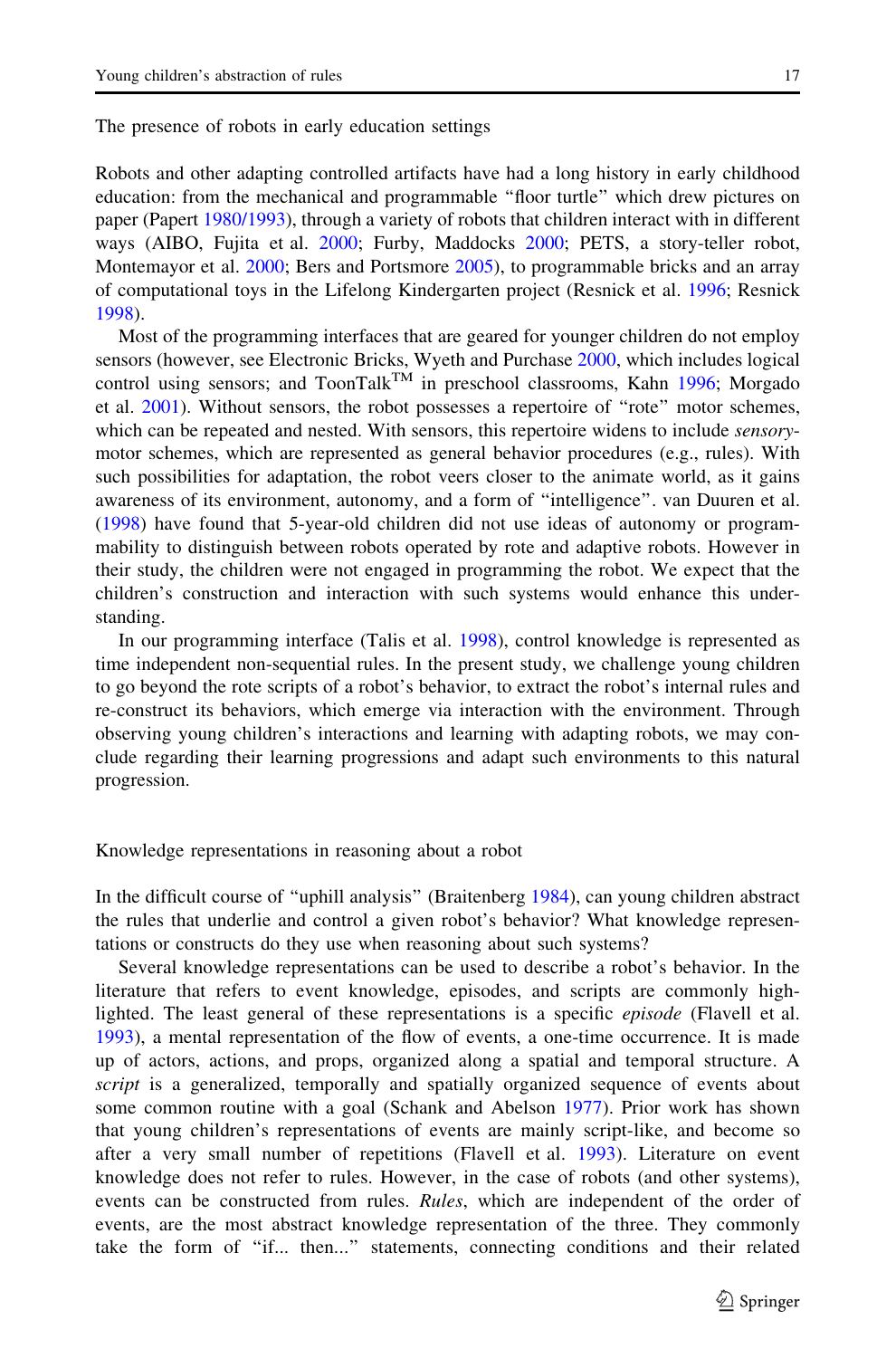actions.<sup>1</sup> When the robot is placed in a specific setting, the rules are activated according to its local environmental conditions, resulting in an emergent behavior. Such emergent behaviors are coherent in terms of function, yet cannot be reduced to the underlying rules.

Young children can *apply* rules to solve problems. For example, studies of preschool children's causal reasoning show that by the age of four, children can apply not only single ''if... then...'' rules, but also more complicated embedded rules with two inputs and two outputs (Frye et al. [1996\)](#page-20-0). On the other hand, children's conditional reasoning is at best, limited. Conditional reasoning is usually associated with the formal operational level of reasoning and develops through adolescence (Muller et al. [2001;](#page-21-0) Markovits [2002](#page-21-0); Overton et al. [1985](#page-21-0)). However, between these two poles lies a middle ground of inferring rules from a flow of events. One can view the task of discovering a robot's rules as generalizing from a set of instances, noticing the co-variation of environmental features with the robot's actions, such as ''on black surfaces the robot flashes its light''.

Two lines of research inform us of younger children's ability to infer rules from experience: causal inference (e.g. Sobel et al. [2004;](#page-21-0) Cheng [1997\)](#page-20-0) and scientific reasoning (e.g. Klahr et al. [1993;](#page-20-0) Schauble [1990;](#page-21-0) Zimmerman [2000](#page-21-0)).

As regards to causal inference, different models describe how the rules are inferred from data (Shanks [1995;](#page-21-0) Cheng [1997](#page-20-0); Sobel et al. [2004](#page-21-0)). Gentner and Medina ([1998](#page-20-0)) suggest that the process of comparing several instances of evidence and finding their common features affords a mapping and alignment between structural similarity and a symbolic rule-based account. In our study, we assume that the co-occurrence of quickly changing environmental conditions and robot actions provides a database of correlated evidence. This evidence should play a part in constructing associations and aligning them with a causal rule-based account of the robot's behavior. Siegler and Chen ([1998\)](#page-21-0) highlight the importance of noticing relevant explanatory features of the situation and generalizing local relationships between cause and effect for the successful construction of rules.

The second line of study, scientific reasoning, is greatly influenced by the early work of Piaget and Inhelder ([1948/1956](#page-21-0)). Their distinction between concrete and formal operational thought led them to conclude that the logic of scientific experimentation and inference is not acquired until adolescence. In several studies exploring young children's scientific reasoning (Klahr et al. [1993;](#page-20-0) Schauble [1990;](#page-21-0) Kuhn [1989\)](#page-20-0), it was observed that they could not entertain more than one hypothesis at a time, conducted experiments that were difficult to interpret, had trouble inferring implausible conclusions, persevered with prior beliefs in the face of conflicting evidence and lacked valid heuristics in coping with this discord. These studies suggest that inferring rules from data may be too difficult a task for young kindergarten children.

Both causal inference and scientific reasoning studies share the goal of discovering how people make inferences of causality from data on co-variation (Kuhn and Dean [2004](#page-20-0)). Similar to our work, many of the problems that are used in these domains, especially with younger children, involve dynamic physical devices. However differing from our work, these studies focus mainly on the relationship between prior causes (e.g., placing an object on a device) and final outcomes (e.g., scale tilting in Siegler and Chen [1998;](#page-21-0) or the device lighting up and playing music in Sobel et al. [2004](#page-21-0)). In our case, we focus on the process of change itself, the emergent behaviors, such as the robot ''searching for black squares'' and

<sup>&</sup>lt;sup>1</sup> While in algorithmic programming languages, such as flow-charts, rules can contain scripts and scripts can contain rules, the environment we have constructed is based on a different control paradigm, which does not include scripts (e.g. the finite state machine, and the use of ladder diagrams; see Mioduser et al. [1996\)](#page-21-0).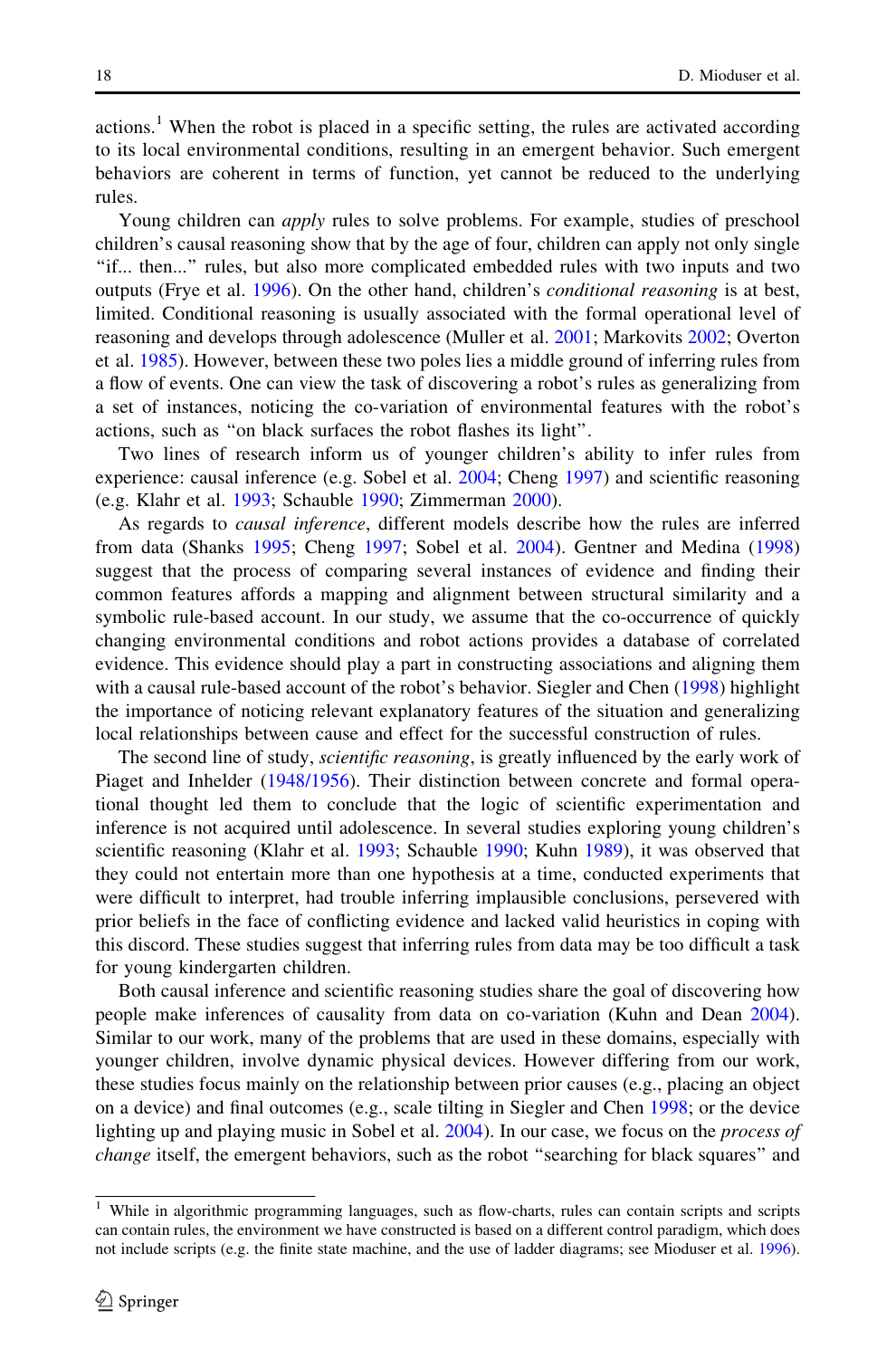''circling the island''. No research has been found to date regarding young children's abstraction of rules underlying the dynamics of change in such emergent systems.

Hoyles et al. [\(2001](#page-20-0)) have explored 7–8 years old children's articulations of simple rules (one condition-action couple), which they had programmed while constructing a video game. They found that the children came up with explanations that ranged between formal rules, narratives and psychological-intentional explanations. However, while involved in programming, all the children described these events in terms of a full condition-action rule. In this study, we go beyond a single rule, and challenge the children with greater complexity, from a single rule, all the way to four concurrently active rules.

In a parallel study we have conducted with the same data-set (Levy and Mioduser [2007](#page-21-0)), we have explored the children's explanatory frameworks with regards to emergent robot behaviors. We have found that the children employed two modes of explanation: ''engineering'' mode focused on the technological building blocks which make up the robot's operation; ''bridging'' mode tended to combine and align two explanatory frameworks technological and psychological. Thus, one may find children's descriptions ranging between intentional anthropomorphisms, technological mechanisms and combinations of the two.

In summary, different lines of research point to conflicting conclusions regarding young children's ability to form rules from data, and in our case, to form rules regarding the selforganizing behavior of a robot. Research on scientific reasoning suggests that young children will have difficulty forming abstractions and coordinating them with the evidence; developmental studies claim that temporally structured events would be represented as scripts, rather than abstract rules. However, studies on causal inference paint a different picture: young children can detect patterns in the observed data and use them to predict and plan.

In this study, we employ a framework that highlights the differences in generality between three constructs for describing the dynamics of change: episodes, a description of a unique sequence of events, scripts, which include temporally-structured repeating patterns and rules, atemporal descriptions, associating environmental conditions and the robot's actions. By this, we hope to contribute an insight into children's pathways in abstracting the rules underlying emergent physical phenomena.

#### The interaction-space

Vygotsky ([1986\)](#page-21-0) emphasizes the role of social interaction and cultural tools while learning, turning our attention to the ''Zone of Proximal Development'', in which the child can participate in cultural practices above his spontaneous individual capability. Similarly, more recent approaches of situated learning (Brown et al. [1989;](#page-20-0) Lave [1988\)](#page-20-0) view learning as enculturation, the social and experiential construction of knowledge, in terms of relations between people, physical materials and cultural communities.

In this study, we explore children's reasoning set within a multiple-agents interaction space: the child, the adult/interviewer, and the robotic system. The child's increased understanding and capabilities are framed within the structure of this interaction.

The adult demonstrated several curious robot behaviors and conversed with the child. The types of interactions between the adult and the child were not of a normal instructional genre. The adult asked questions that supported the children in communicating their ideas, and later probed for their possible extension. In line with Siegler and Chen's ([1998](#page-21-0)) research into the impact of an adult's assistance in encoding relevant task features upon children's use of rules, we have intervened mainly in helping them notice pertinent components of the situation.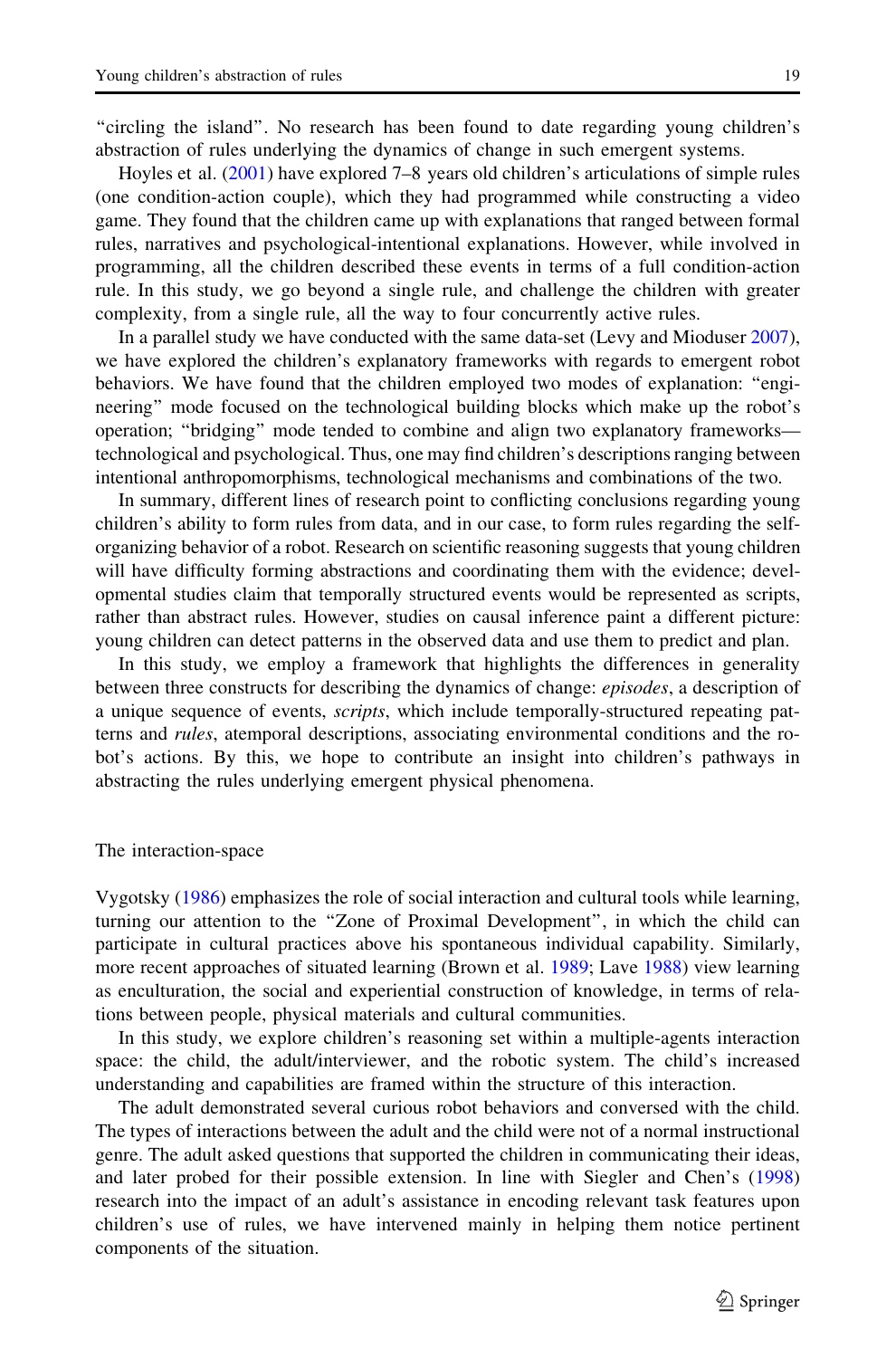The other agent in the interaction space, the robot system, served the child as a concrete environment for the exploration and construction of abstract concepts and schemas, fol-lowing a constructionist approach (Papert [1980/1993\)](#page-21-0). The robot is in fact a concrete system embodying abstract ideas and concepts. Interplay is generated between this ''abstractionsembedded-concrete-agent'', and the cognitive abstractions generated by the child. This is the realm of thinking processes we will refer to later in this paper as the realm of ''concreteabstractions'', in which recurring cycles intertwining the symbolic and the concrete are exercised by the child while abstracting schemas for understanding the robot's behavior.

# Research questions

The purpose of the present is to investigate children's abstraction of rules from a sequence of events, characterized by a robot's emergent behaviors whilst moving through a changing terrain. To this end, we have narrowed the richness of normal educational settings to help us elicit and focus upon each individual child's reasoning processes. Given the seemingly conflicting evidence regarding young children's ability to abstract rules, their limitations as to the number of rules they can reason with, and the potential benefits of the interaction with an adult and the concrete system, we asked the following research questions:

- 1. What type of constructs do young children use to explain an adaptive robot's emergent behavior? (i.e., episodes, scripts, rules)
- 2. When the children make use of rules: what *rule-base configuration* do they assemble? (i.e., partial, complete, or combined rules)
- 3. How do the children's constructs and rule-base configurations compare when their descriptions and explanations are spontaneous versus when an adult supports their encoding of relevant task features?

#### Method

## Sample

The sample included six children, three boys and three girls, selected randomly out of 60 children in an urban middle-class public school in the central area of Israel. Their ages spanned from 5 years 6 months to 6 years 3 months, with a mean age of 5 years 9 months and a standard deviation of 3 months. The children's parents all signed consent forms approving their child's participation in the study, and attrition rate was zero.

# **Instruments**

Two instruments have been developed: a computerized control environment and a sequence of tasks.

The computerized *control environment* was designed to scaffold the children's learning process. This environment includes a computer interface (Fig. [1](#page-6-0)), a physical robot (made with the Lego system) and modifiable "landscapes" for the robot's navigation (Fig. [2](#page-7-0)).

A key component of the environment is an iconic interface for defining the control rules in a simple and intuitive fashion (Talis et al. [1998](#page-21-0)). The left panel shows the inputs to the system, the information the sensors can collect and transmit. The right panel presents the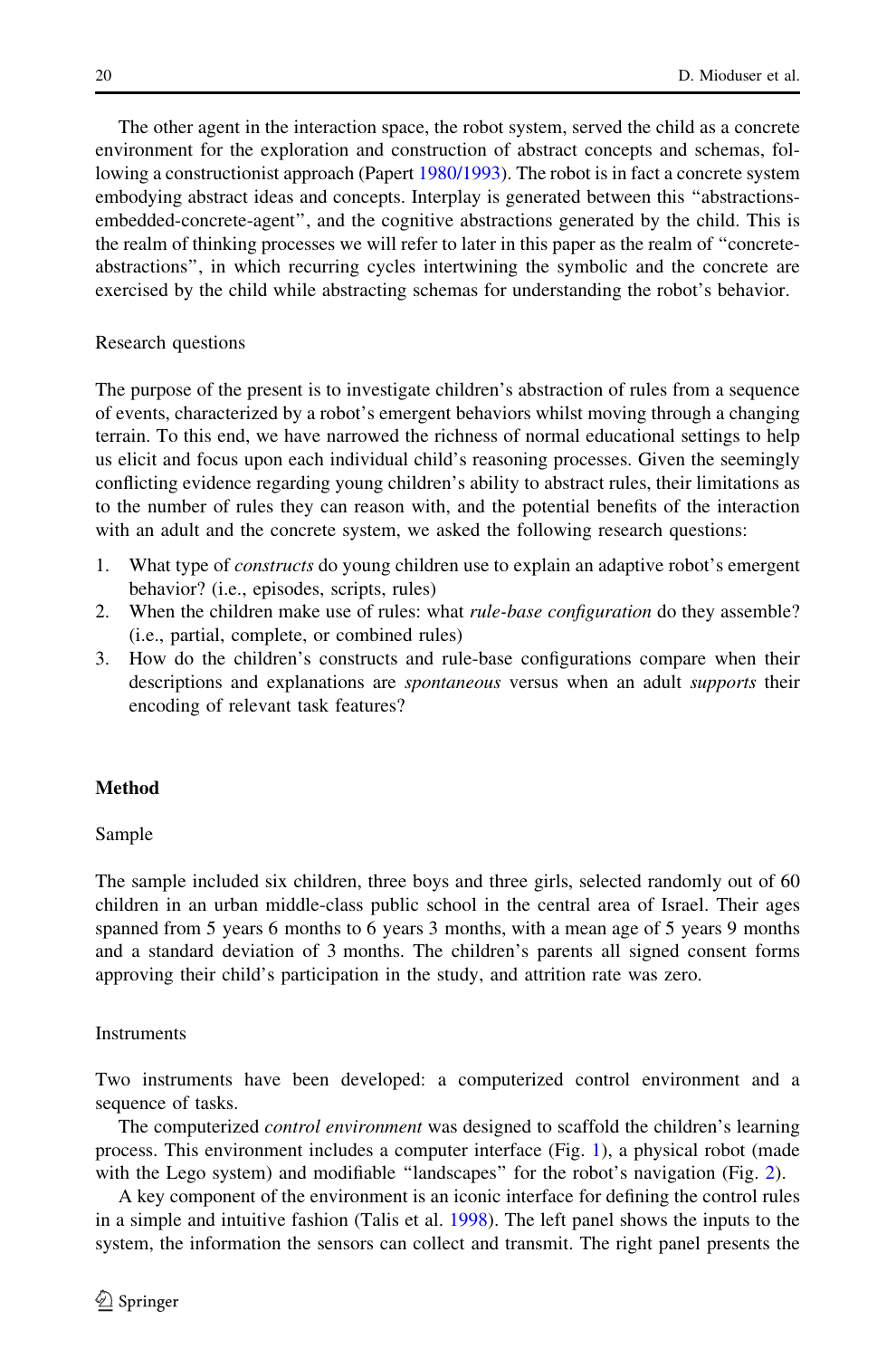possible actions the robot can perform. The central section is devoted to the ''programming board'' in matrix form. This part changes with advancing tasks: starting with one condition-action couple and ending with that seen in Fig. [1](#page-6-0): two complete rules or four condition-action couples. Each square shows an action to be performed when the two conditions (row and column) are met.

The subjects in our study participated in a sequence braided of two strands of tasks: description and construction. In this paper, we focus on the description tasks, in which the child portrays, narrates and explains a demonstrated robot behavior. The full set of tasks is presented in our previous paper (Levy and Mioduser [2007\)](#page-21-0).

An example of a description task is shown in Fig. [2](#page-7-0): the robot is placed upon an island. The robot moves across the island until it reaches its edge. It then travels around the perimeter of the island, sniffing and following the island's rim. The tasks make use of the same robot in a variety of physical landscapes, and were designed as a progression of rulebase configurations. The operational definition of *rule-base configuration* is the number of pairs of condition-action couples. A robot control rule consists of a pair of two related condition-action couples. The conditions are complementary, i.e. if one condition is ''dark'', then the other is ''light''. The tasks progress through a range of increasing difficulty: from half a rule (one condition-action couple), a complete rule, two independent rules to two interrelated rules, which are made up of a two pairs of condition-action couples.

A construction tasks followed the description tasks at each stage in the progression. A construction task began with explicating the programming interface with respect to the description task. The child was then presented with a goal, such as ''teach the robot to move freely about an obstacles field'' and proceeded to program and test this behavior.

#### Procedure

The design used in this study is shown in Fig. [3.](#page-8-0) The study lasted five 30–45 min sessions, spaced about 1 week apart. The children worked and were interviewed



<span id="page-6-0"></span>Fig. 1 Sample screen of the computer control environment. This sample is at the more advanced level of two interrelated rules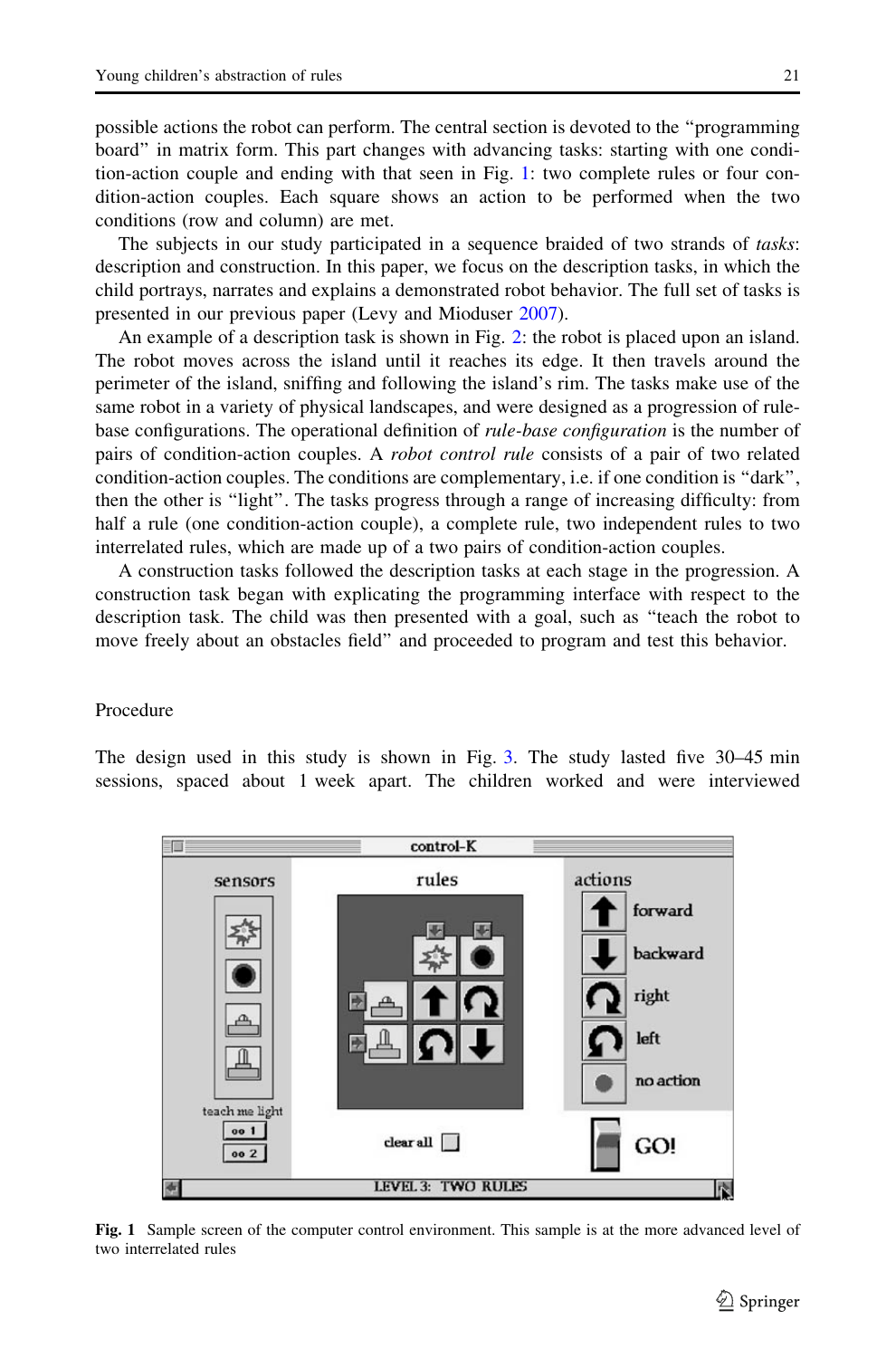

Fig. 2 Setting for "guarding the island" task: the robot has a light sensor on its front, facing down. When it sees dark colors below it, it moves forward. When it sees light colors, it turns to the left. When placed at the center of the island, the robot quickly moves to the edge and starts following the island's rim from the inside

individually in a small room off the teachers' lounge. All sessions were videotaped. The videotapes were transcribed. The transcriptions were segmented into 341 utterances. A content analysis was performed on these utterances in terms of the interviewer's support, the child's construct, and, when rules are employed, their rule-base configuration. We are interested in the structure of the children's explanations and not in their correctness.

In coding for interviewer's support, the children's responses were classified as ''spontaneous'' or ''supported''. The constructs in the children's descriptions were coded as episodes, scripts or rules. Table [1](#page-8-0) describes the definitions for these codes and provides examples. Several examples are presented in the next section.

The children's rule-base configuration was coded as the greatest number of conditionaction couples, ranging from half a rule (one condition-action couple) to two interrelated rules.

Three independent coders (first two authors and a graduate student) coded 20% of the transcripts. Inter-judge reliability was 90%. The remaining data were coded by the student and checked by the other judges to uncover obvious errors. An example of one such analysis is provided in Appendix I, relating to the same transcription as that demonstrated with regards to the children's explanatory frameworks (Levy and Mioduser [2007](#page-21-0)).

# Results

<span id="page-7-0"></span>The results refer to the children's descriptions and explanations of the robot behaviors they had observed. We present the results for the first two research questions: the construct employed to describe the robot's behavior and the rule-base configuration of the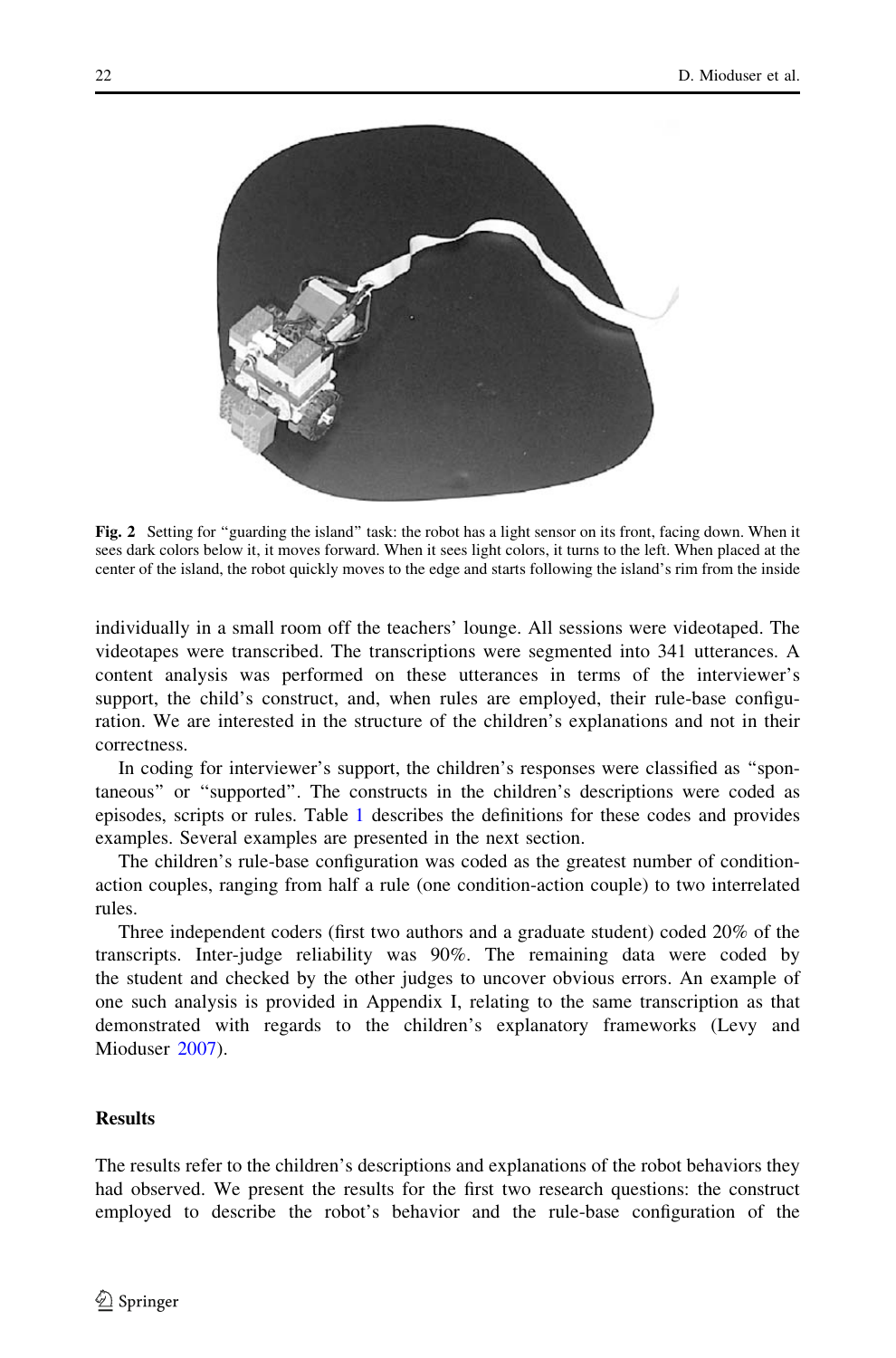

Fig. 3 Study design. Each session is marked along a timeline; tasks and their rule-base configuration (number of rules) are included

| Variable               | Category  | Definition                                                                                                                          | Examples                                                                                                             |  |
|------------------------|-----------|-------------------------------------------------------------------------------------------------------------------------------------|----------------------------------------------------------------------------------------------------------------------|--|
| Interviewer<br>support |           | Spontaneous The interviewer has asked a general<br>question or requested an<br>elaboration                                          | "What is happening here?"<br>"Can you tell me some more about?"<br>"What do you mean?"                               |  |
|                        | Supported | The interviewer has asked specific<br>questions that focus on previously<br>unmentioned environmental<br>conditions or robot action | "What is the robot doing on the rug?"<br>"Does it always turn?"                                                      |  |
| Construct              | Episode   | Description of an event with no<br>repetition or pattern                                                                            | "It's going backwards, forwards,<br>turning"                                                                         |  |
|                        | Script    | Description of a temporal sequence<br>of events, which includes<br>repetition                                                       | "That it turns, you put a hat on him, so<br>where you here $-$ he's turning to<br>here. You put a hat on him, so he" |  |
|                        | Rule      | Description in terms of atemporal<br>condition-action units                                                                         | "When someone puts a hat on it, it<br>turns." [ technological ]                                                      |  |
|                        |           |                                                                                                                                     | "It wants to be only on black squares."<br>[psychological]                                                           |  |

Table 1 Coding scheme for children's responses

explanations. Results for the third research question, comparing children's spontaneous and supported descriptions, are interleaved within each of the first two sets of results.

Research question 1: What type of constructs do young children use to explain an adaptive robot's emergent behavior?

<span id="page-8-0"></span>We have coded the children's utterances by increasing generality, as episodes, scripts and rules. The children used all three types of constructs, however at different frequencies. For each type of task and intervention, Table [2](#page-9-0) and Figs. [4](#page-9-0) and [5](#page-10-0) describe the children's constructs.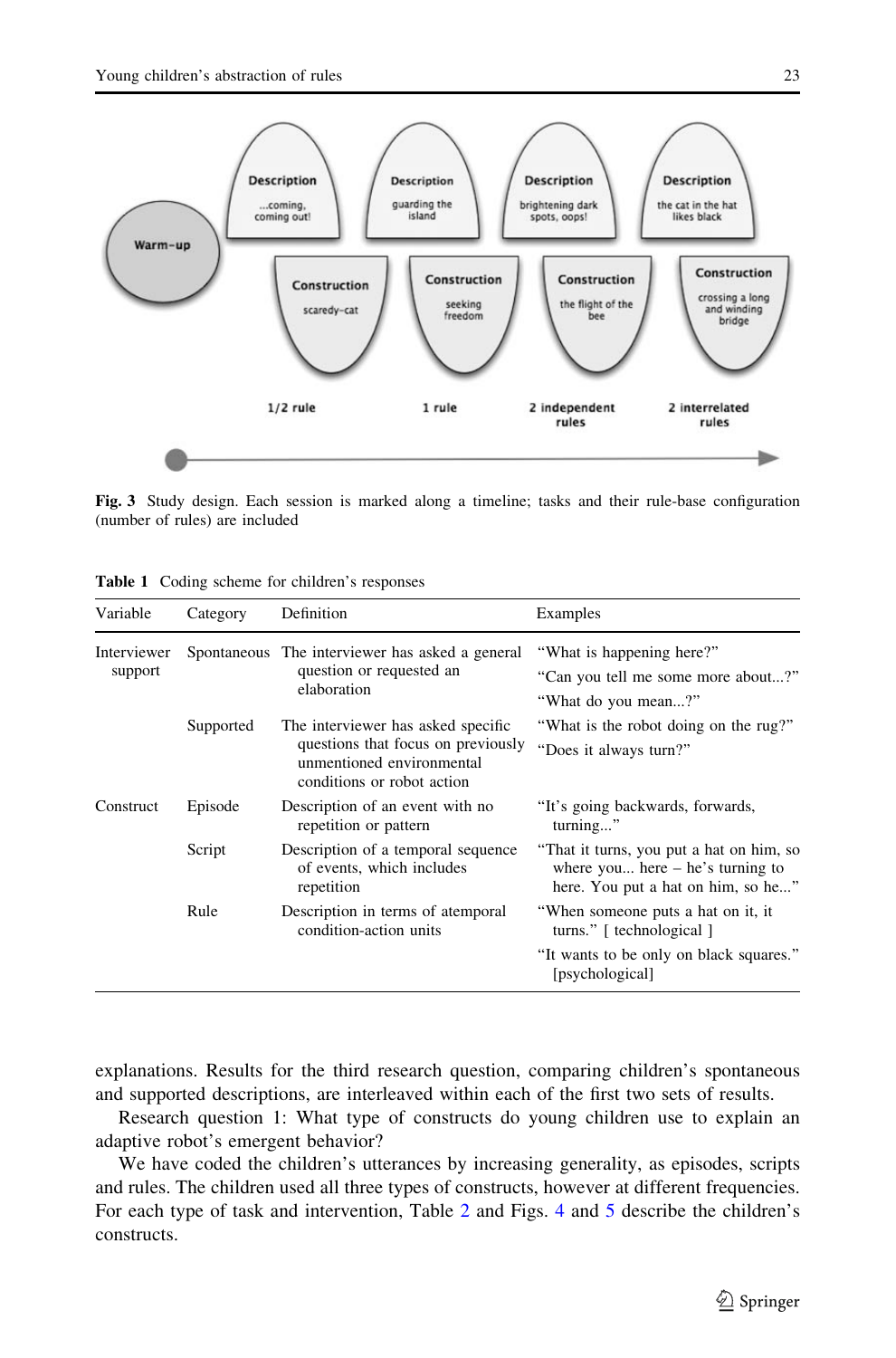| Tasks          | $\frac{1}{2}$ rule  |       | Complete rule |       | 2 independent rules |       | 2 interrelated rules |            |
|----------------|---------------------|-------|---------------|-------|---------------------|-------|----------------------|------------|
| Intervention   | Spont. <sup>b</sup> | Supp. | Spont.        | Supp. | Spont.              | Supp. | Spont.               | Supp.      |
| S <sub>1</sub> | $r^{c}$             | r     | r             | r     | s,r                 | r     | e                    | r.e.r      |
| S <sub>2</sub> | r                   | r, s  | S             | r,s,r | s                   | r     | S                    | S, T, S, T |
| S <sub>3</sub> | r                   | r     | $r^*$         | r.e.r | s                   | r     | r                    | r          |
| S <sub>4</sub> | $r^*$               | r     | S             | r     | S                   | r     | S                    | r          |
| S <sub>5</sub> | r                   | r     | s,r           | r     |                     | r     | S                    | r          |
| S6             | /d                  |       |               |       | r.e                 | r     | s,e                  | r.e.r      |

Table 2 Type of construct (episode, script, rule) used in describing a robot's behavior for the different tasks and interventions, for each subject  $(S's)^a$ 

Codes refer to different utterances only when they are different in construct. E.g. when more than one rule is provided in a single utterance, only one "r" is used

<sup>b</sup> Spont., spontaneous description; supp., description supported by decomposing the task

<sup>c</sup> r, rule; s, script; e, episode; r\*, incomplete rule

The missing data results from technical difficulty in the interview's recording

We address the first research question by focusing on the children's *spontaneous* descriptions, those elicited with minor adult support. We can see that these were mostly scripts. The easier tasks elicited mainly rules, which were gradually displaced by scripts in the more advanced tasks, with episodes increasing somewhat in frequency in the most advanced tasks. Increasing task difficulty is associated with less general constructs.

With respect to the third research question, we can see that with an adult's support, all the children, in most of the tasks described the robot's behavior using rules.

Within the spontaneous responses, episodes were few, focusing only upon the robot's actions without referring to environmental conditions, as in Mali's description: "It's going backwards, forwards, turning...". Below, we show how this resolves into a rule, and examine the role of such episodes within the progression of succeeding descriptions. While



<span id="page-9-0"></span>Fig. 4 Children's spontaneous (unsupported) descriptions of the robot's behaviors, classified by construct—episodes, scripts and rules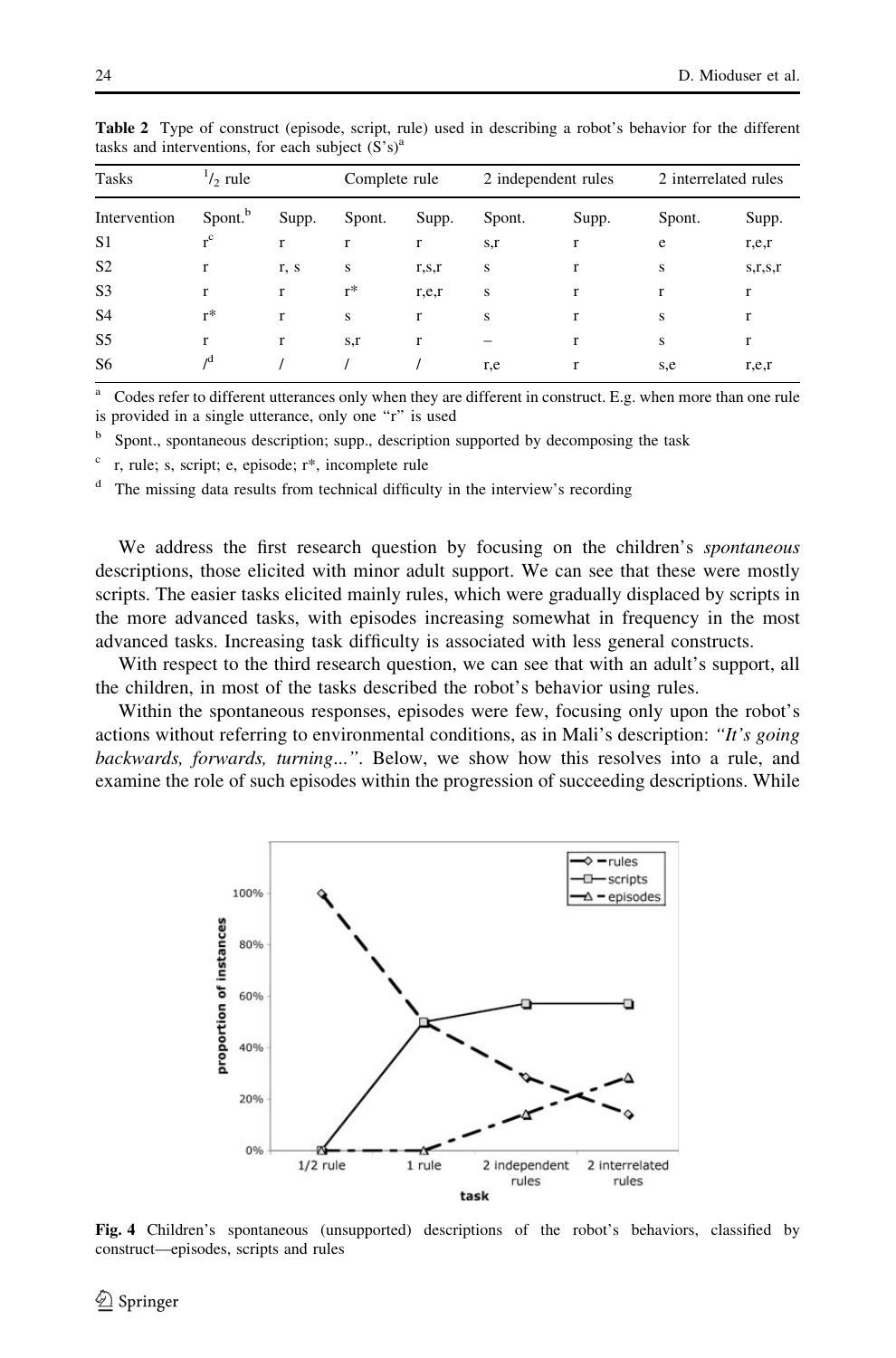

Fig. 5 Children's supported descriptions of the robot's behaviors, classified by construct—episodes, scripts and rules

the episodes are infrequent, we are particularly interested in them, as they capture moments when no generalization is made. In Table [2,](#page-9-0) we can see that this type of construct is an intermediate, usually between other constructs. We have found that the episodes showed up in one of two situations: early in the interview, when a new behavior has just been demonstrated (three instances), or when the interviewer introduces a change that violates the child's previous generalization (three instances).

Vignettes I–II portray children's use of scripts and rules. Vignettes III–V illustrate transitions between the constructs, including episodes.

## Vignette I: A script

The children's spontaneous descriptions were mainly in the form of scripts. Generally, the scripts are in the form of repeating action sequences, which are triggered by an environmental prop or feature. In the following exchange, Ron describes a robot, which is traveling through a landscape spattered with dark spots ''Brightening dark spots, oops! Trapped by a hat''. When it reaches a dark spot, it flashes a light. When a hat is placed on its ''head'', it turns like a top. The interviewer is supporting Ron by drawing his attention to one of the conditions, asking what the robot does when hatless:

Interviewer: And when I take off the hat? Ron: No, it turns and then goes backwards. Interviewer: When does it turn and when does it go backwards? Ron: Turns one turn, and then backwards.

<span id="page-10-0"></span>Ron attends to the robot's actions, a repeating sequence: "turn one turn, then backwards". This sequence of actions is set off by an environmental condition: every time the robot's hat is removed. The interviewer's attempt to help Ron separate between the two actions and possibly connect them to different conditions fails.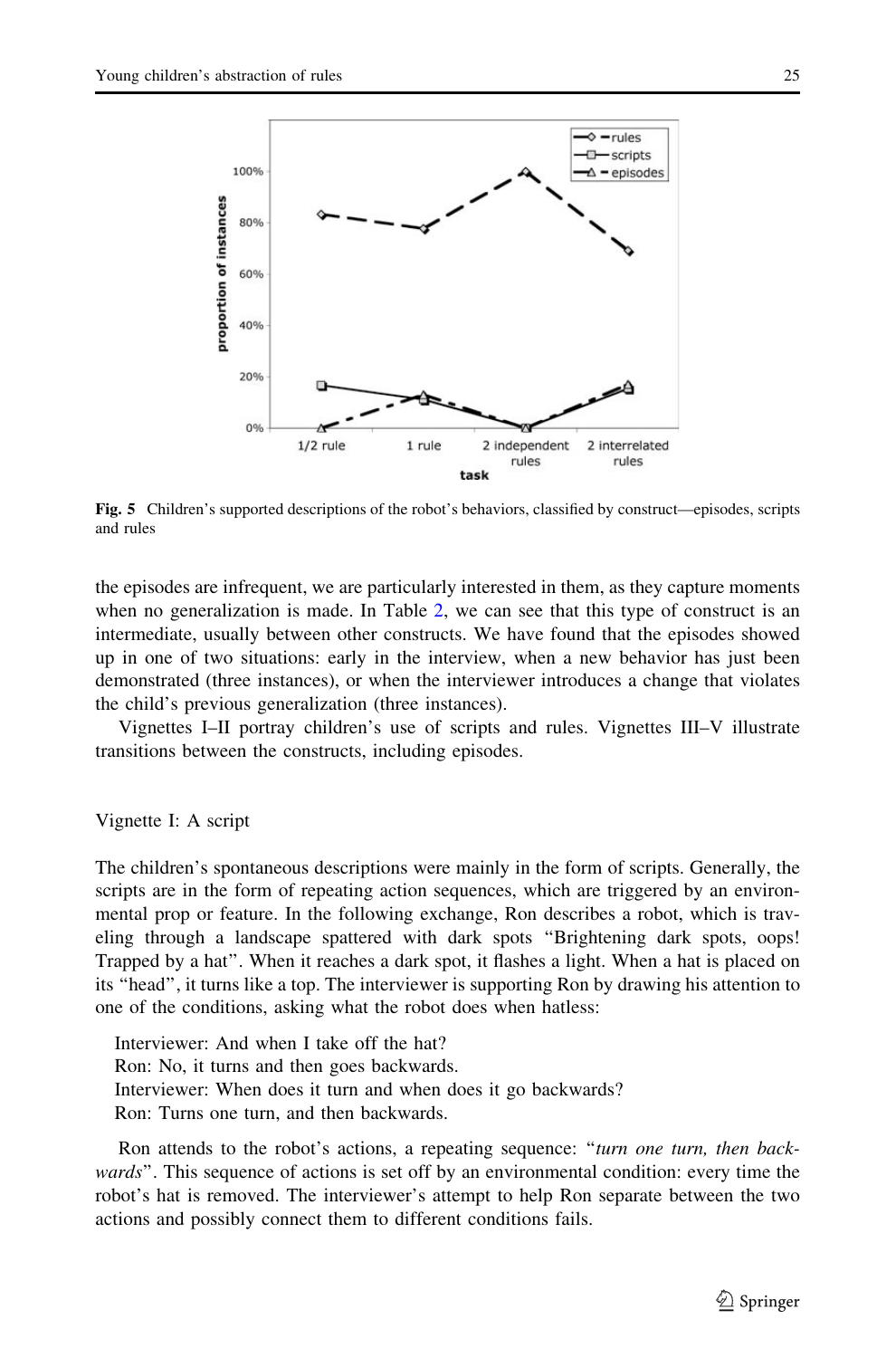Vignette II: A rule

In the less advanced tasks, the children used mainly rules to describe the robot's behaviors. Alex (male) uses a rule to describe the same scenario as that which Ron (above) has described with a script:

Interviewer: What's happening with this robot? What things does it know how to do? Alex: When someone puts a hat on it, it turns. Interviewer: Does it know to do something else? Alex: Yes. Interviewer: What? Alex: When you take off his hat, he doesn't.

Alex describes the conditions: putting on and taking off a hat, and the robot's associated actions: turning or not-turning. He has delineated a whole rule: two complementing conditions and their related robot actions.

Vignette III: Episode to rule transition

We demonstrate a shift from an episode to a rule. In this case, it is a psychological rule in which the actions are intentions, rather than physical actions (Levy and Mioduser [2007](#page-21-0)). Mali (female) describes "The cat in the hat likes black", a robot with a hat navigating on a checkerboard, searching for black squares; without a hat it moves in a straight line. From an episode she shifts to a rule:

Interviewer: Can you tell me what the car is doing? What's happening? Mali: It's going backwards, forwards and turning [Mali is describing the robot's actions while in operation]. Interviewer: Backwards, forwards? Mali: It wants to be only on black squares.

Mali describes the robot's physical directional motions with respect to the robot's frame of reference: "backwards, forwards and turning", a transient sequence of events. When the interviewer asks more pointedly about these actions, she constructs a rule, connecting the robot's intentions with respect to the landscape: "*it wants to be only on black squares*". This is a rule, an atemporal generalization, which includes one condition (black) and one action (wants to be on). Mali's episode description takes place when the robot's behavior is first introduced: she starts by describing the robot's actions, subsequently abstracting a rule.

Vignette IV: Rule to episode transition

An episode description, which shows up after expectations are violated, is seen in Naomi's description of ''Guarding the island'', a robot following along the rim of an island (see Appendix I). Naomi first generates a rule, referencing only the island:  $He's$  all the time *looking at him* [the white island]. When the interviewer moves the robot to the center of the island, she is surprised: the robot moves in a straight beeline until it reaches the edge, then resuming its rim-following behavior.

Interviewer: Let's see what happens when I put it like this. [places robot in the center of the island; robot moves straight to edge]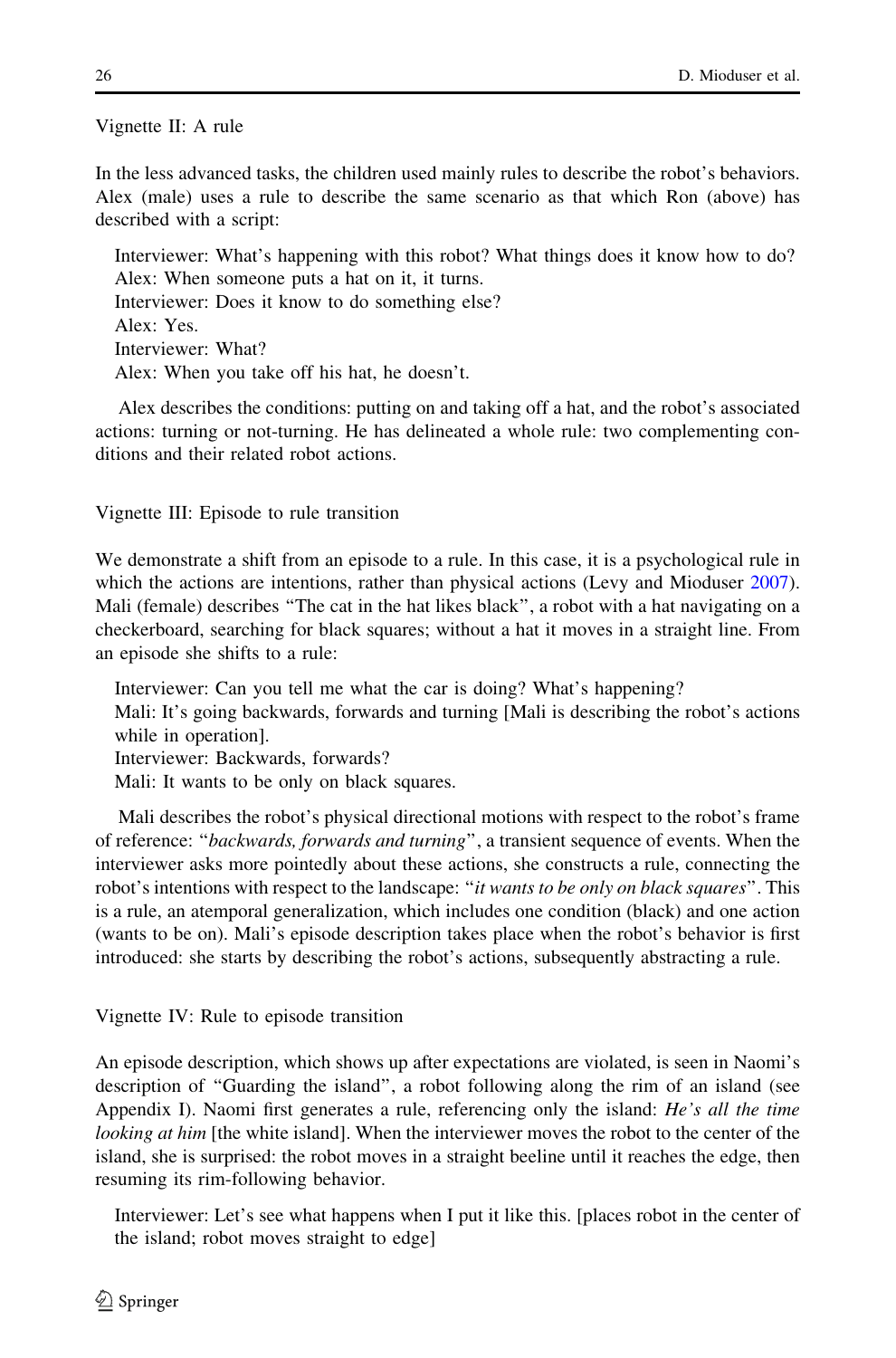Naomi: So now he's going in a straight line, and then again to the left. And then again to the left, and again straight. And then he goes straight, all the time he's going ... now he's going backwards.

Interviewer: (...) You said that when he's on the white, what does he do? Naomi: He's all the time looking at the white and he doesn't want to see the rug.

Notice Naomi's struggles in forming a general rule. From a transient "so now he's going in a straight line, and then...'' she moves into a description which is still episodic, but peppered with attempts at generalizing "and then again" ... "and again", culminating with "all the time he's going...". At this point, she breaks down and reverts to the episodic "now he's going backward.'' This segment includes only robot actions and no conditions. However, additional observation and conversation help Naomi notice the rug, incorporate it into her description, and resolve into a complete rule construct, with two condition-action couples.

Vignette IV: Script to rule transition

We present a vignette in which a script shifts into a rule. Ofer is describing the robot navigating the checkerboard field, as in the previous vignette.

Interviewer: Ofer, what does the robot know how to do? Ofer: When? That it turns, you put a hat on him, so where you... here – he's turning to here. You put a hat on him, so he... ...

Interviewer: What is he doing here? Ofer: I don't know what he's doing. Interviewer: So now I'll put a hat on him; what will he do? Ofer: He'll go forward.

Ofer has detected the following repeating sequence: the robot turns and then the interviewer places a hat upon it. Although he has identified a temporal pattern, it doesn't help him understand the robot's behavior. When the interviewer steps in to help him disentangle the condition from the action, he generates a rule: with a hat, the robot goes forward.

To conclude, with support in decomposing the task, all the children were able to describe the robot's behavior using rules. Without support, we can see that the children all used rules in the easier tasks, shifted to scripts in the more advanced tasks, with the most advanced eliciting a few episodes. Episodes are infrequently expressed, and seem to portray the child's confusion either by the novelty of the situation or through violation of a predictable robot's behavior.

Research question 2: When the children make use of rules to explain an adaptive robot's behavior, what rule-base configuration do they assemble?

The following vignette portrays Mali's description of the robot's emergent edge-following behavior with rules.

Vignette VI: Two conditions, two actions

When Mali first observes "Guarding the island", the robot circling a paper island along its rim, the following exchange takes place: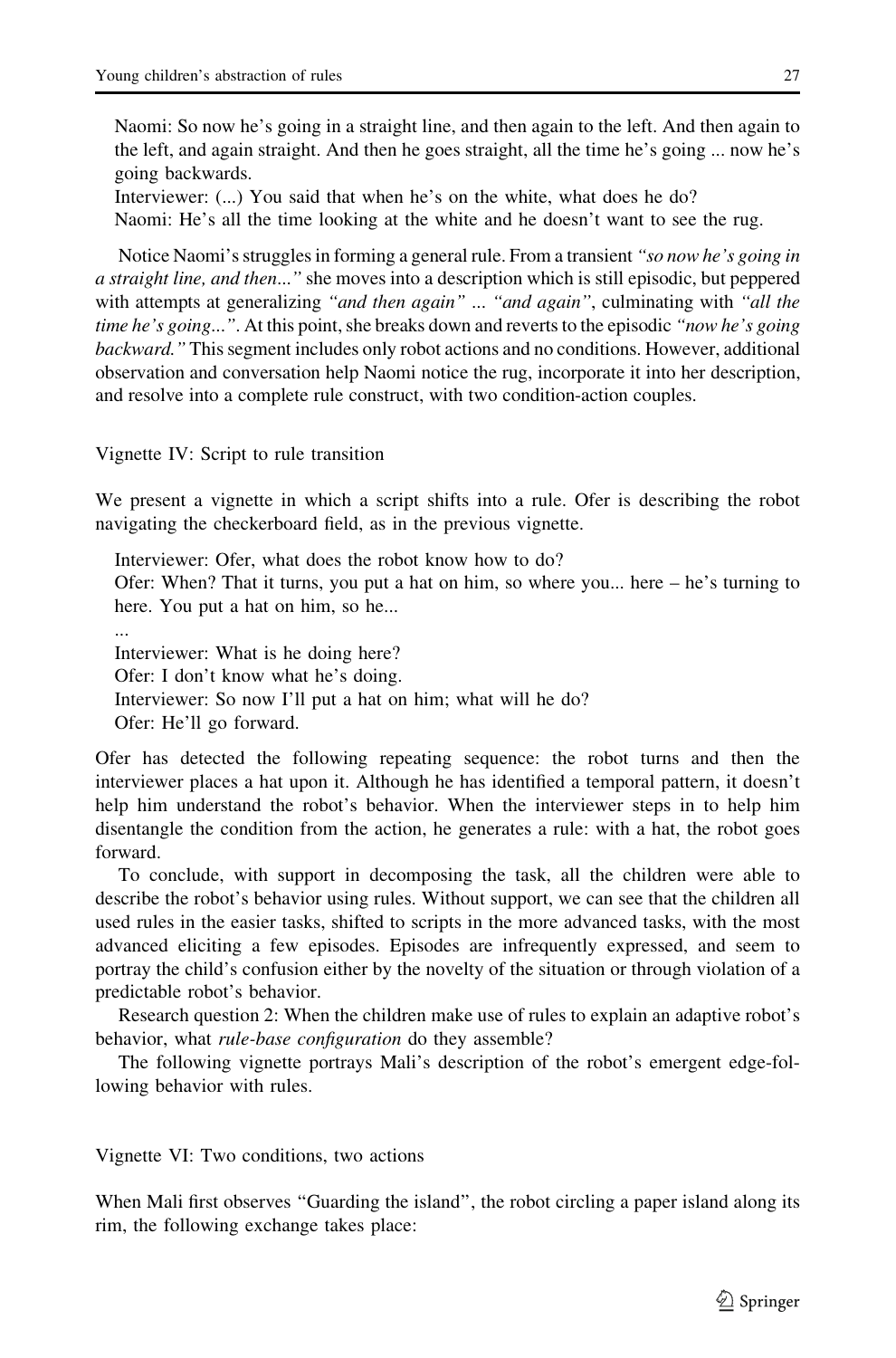$\frac{1}{2}$  0 2

| Tasks<br>$\frac{1}{2}$ rule<br>Complete rule<br>2 independent rules<br>Spont. <sup>a</sup><br>Intervention<br>Supp.<br>Spont.<br>Supp.<br>Spont.<br>Supp.<br>Spont.<br>S <sub>1</sub><br>$^{1}/_{2}$<br>$^{0}$<br>$\frac{1}{2}$<br>S <sub>2</sub><br>$1^{1/2}$<br>$^{1}/_{2}$<br>$^{0}$<br>0<br>$_{0}$<br>$\frac{1}{2}$<br>S <sub>3</sub><br>$1^{1/2}$<br>$^{1}/_{2}$<br>$^{1}/_{2}$<br>$^{1}/_{2}$<br>0<br>S <sub>4</sub><br>$^{1}/_{2}$<br>$\theta$<br>0<br>$\frac{1}{2}$<br>$\frac{1}{2}$<br>S <sub>5</sub><br>$^{1}/_{2}$<br>0 | Tor and allowing all all the relations, for each subject to st |  |  |  |  |  |  |                      |           |
|------------------------------------------------------------------------------------------------------------------------------------------------------------------------------------------------------------------------------------------------------------------------------------------------------------------------------------------------------------------------------------------------------------------------------------------------------------------------------------------------------------------------------------|----------------------------------------------------------------|--|--|--|--|--|--|----------------------|-----------|
|                                                                                                                                                                                                                                                                                                                                                                                                                                                                                                                                    |                                                                |  |  |  |  |  |  | 2 interrelated rules |           |
|                                                                                                                                                                                                                                                                                                                                                                                                                                                                                                                                    |                                                                |  |  |  |  |  |  |                      | Supp.     |
|                                                                                                                                                                                                                                                                                                                                                                                                                                                                                                                                    |                                                                |  |  |  |  |  |  |                      | $1^{1/2}$ |
|                                                                                                                                                                                                                                                                                                                                                                                                                                                                                                                                    |                                                                |  |  |  |  |  |  |                      |           |
|                                                                                                                                                                                                                                                                                                                                                                                                                                                                                                                                    |                                                                |  |  |  |  |  |  |                      |           |
|                                                                                                                                                                                                                                                                                                                                                                                                                                                                                                                                    |                                                                |  |  |  |  |  |  |                      |           |
|                                                                                                                                                                                                                                                                                                                                                                                                                                                                                                                                    |                                                                |  |  |  |  |  |  |                      | $1^{1/2}$ |

Table 3 Rule base configuration (number of rules in a single explanation) in describing a robot's behavior for the different tasks and interventions, for each subject  $(S,\varepsilon)$ 

Spont., spontaneous description; supp., description supported by decomposing the task

 $<sup>b</sup>$  The missing data results from technical difficulty in recording the interview</sup>

S6  $/^{b}$  / / / <sup>1</sup>

Interviewer: What is it doing? Do you want to tell me what it's doing? Mali: He's walking all the time [points at the island]. And when he sees the rug [around the island] he runs away from it. As if this [the rug] is dark and the paper [the island] is the light.

 $^{1}/_{2}$   $1^{1}/_{2}$ 

Mali distinguishes between two conditions: the rug and the paper, and maps them onto the robot's sensation of dark and light. She sees the robot as walking all the time. She doesn't explicitly say so – however she gestures that the robot is walking *on the island*. When the robot reaches the rug surrounding the island, it turns away from the rug. This completes the rule, with a pair of condition-action couples.

Table [3](#page-13-0) and Fig. [6](#page-13-0) illustrate the children's rule-base configuration, when explaining the robot's behavior, as it changes for the different tasks and the two levels of adult support. Figure [6](#page-13-0) includes the actual task rule-base configuration. When a child did not describe a rule, the entry in the table is zero. These values of zero are included in the means that are displayed in the graph.

In the first task, all the children spontaneously described the robot's behaviors using rules, which matched the task configuration, one condition-action couple. However, most



<span id="page-13-0"></span>Fig. 6 Children's spontaneous and supported rule-base configuration (number of rules in an explanation) versus tasks' rule-base configuration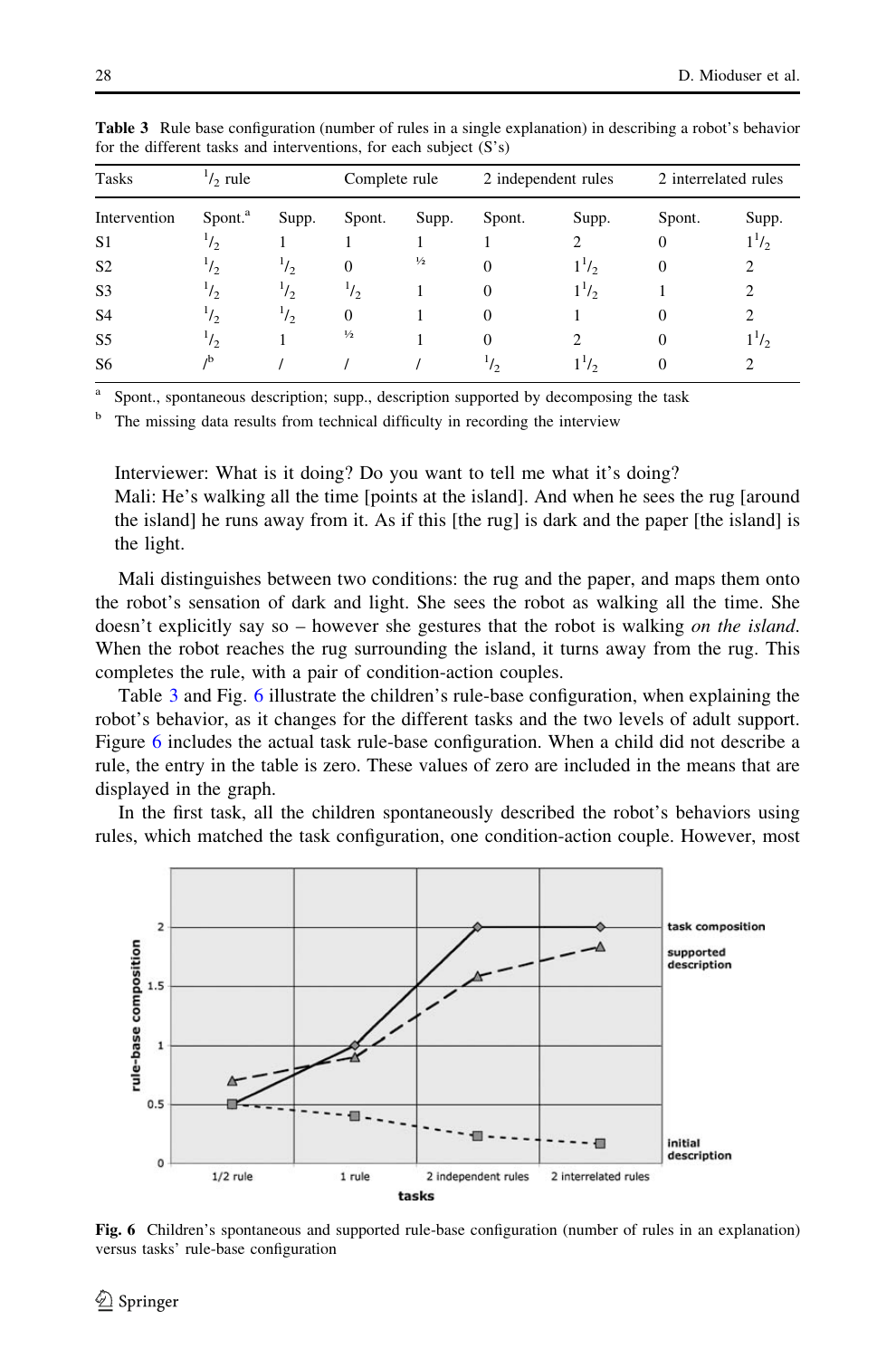of the children's spontaneous descriptions were not in the form of rules. The number of children who used rules decreased with the tasks' difficulty, so that by the last task, all but one child could not describe the robot's behavior in terms of rules. When the children used rules spontaneously, they were usually half a rule, or one condition-action couple.

With an adult's support in noticing relevant task features, most of the children shifted into the use of rules, and verbalized more advanced rule-base configurations, commonly between  $\frac{1}{2}$  rule and  $\frac{1}{2}$  rules more than which they can provide on their own. Eventually, most children reached a rule-base configuration in their descriptions that was close to the actual configuration of each task.

Within each task, we can see a shift from focusing on simple behaviors (one conditionaction couple or even none) to considering a compound of a number of behaviors, as well as of the relevant contextual information. This process takes place through interaction with an adult. Most children generated more complex descriptions when an adult supported them in decomposing the task.

# **Discussion**

This paper concerns young children's changing knowledge representations while they describe and explain the emergent behavior of an adapting mobile robot. First, we have explored the children's abstraction of the simple rules underlying the observed robot behaviors. When the children employed rules, we examined the rule-base configuration, the number of condition-action couples they can infer. Finally, we have investigated the role of an adult in supporting the children's reasoning about the dynamics of the robot's behavior.

We turn to elaborate on the process by which the children decipher the robot's behavior, a process marked by three features: increased generality, a shift from temporal to atemporal constructs and decentering from the robot to include its environment.

In the ''uphill analysis'' (Braitenberg [1984\)](#page-20-0) of the rules governing a robot's behavior, we have found that the children spontaneously used a variety of constructs: the majority were scripts, some were rules and a minority were in the form of unique episodes. We have also seen a trend in the way these constructs interact with the difficulty of the tasks. For the easiest task, one condition-action couple sufficed to define the robot's behavior. In this case, the children easily extracted the underlying rule. As the tasks increased in difficulty, we see the rise and then predominance of scripts in the children's portrayal of the robot's behavior. Finally, in the two most difficult tasks, some episode-like descriptions emerge.

We claim that the more difficult tasks challenge the children's thinking beyond their current ability in abstracting rules. They then fall back to earlier forms of reasoning<sup>2</sup>, exposing phases that may happen rapidly in the easier tasks, and are not captured through verbal descriptions. Similar observations were made in studies, which documented regression to earlier phases with increased task difficulty, in the domain of gear mechanisms (from abstract rules to depictive models, Schwartz and Black [1996\)](#page-21-0), the balance scale and volume of liquid (Siegler [1986,](#page-21-0) pp. 88–89) and controlled robots (Granott [1991b](#page-20-0)).

We argue that the children abstract rules from the robot's behavior in the following way: (a) by observing the robot's sequence of moves and actions in the landscape (episodes), with a primary focus on the robot's actions, rather than on the environmental

<sup>&</sup>lt;sup>2</sup> One may conceive of this process as regression in the zone of proximal development. When the task is too complex, the cognitive load is great and one reverts to earlier ways of thinking. We thank Sidney Strauss, Tel-Aviv University, for helping us in this interpretation.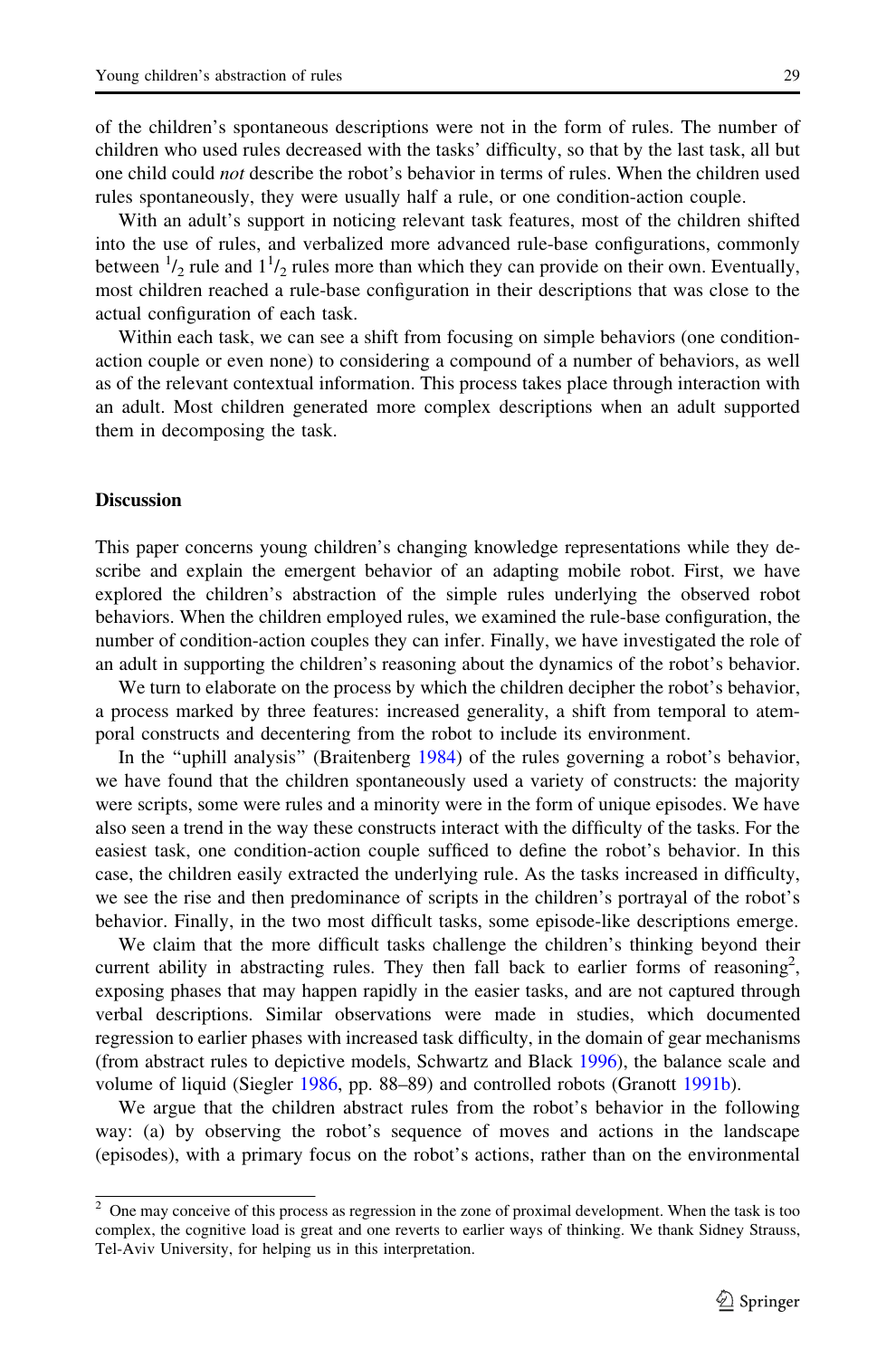conditions, in a ''robo-centric'' approach; (b) by seeking repeating routines in the robot's actions set off by particular features/props of the terrain (scripts), with the spatial conditions gaining some importance, partially decentering from the robot's actions; and (c) distilling atemporal relationships between the environmental conditions and the robot actions (rules), when comparable importance is attributed to both conditions and actions in explaining the robot's behavior, completing the decentering from the robot. Let us elaborate on the characteristics of the rule-abstraction process (see Fig. [7](#page-15-0)).

At first, the robot's behavior can be described as a succession of unique events. The child focuses on the robot, noticing its actions, at the expense of ignoring the environment within which it is navigating. Such focus on the behaving agent is the foundation of body syntonic learning described by Papert [\(1980/1993\)](#page-21-0), in which the learner's identification with the behaving "turtle" enables her to decipher and construct its behavior. We have used the term "episode" to illustrate the construct framing such an account, e.g. "it's going backwards, forwards, turning...". In our study, we have seen evidence of such constructs in the more demanding tasks, when atemporal patterns are more difficult to discern. Such episodes show up at special times, when the child is confused in some way: either when first presented with a new robot behavior, or when some assumed regularity breaks down. In these situations, repeating progressions have not yet been detected, and no pattern or routine seems to subsume the localized sequence of particular actions.

While the temporal succession of the robot's actions may at first seem unpredictable, one may notice an intermittent temporal pattern. Focusing on the robot's actions and assuming its viewpoint eventually affords noticing repeating sequences and key environmental features, critical triggers to such repetitions. For example, a robot is moving across a field in which a number of obstacles are strewn about. When it hits an obstacle, the following sequence is set in motion: ''go straight – turn a bit – go straight''. This script includes some environmental feature or prop such as ''obstacles'', which serves to initiate the robot's routine. Mali describes such a sequence: "He's trying to move between the barriers, so he succeeds in getting past them. He's going, going, going, he has an obstacle so he turns and goes to the other side; he has an obstacle, so he turns and goes to the other side. Then he doesn't have an obstacle." We have seen the prevalence of scripts in the children's spontaneous descriptions of the more complex robot behaviors. Scripts serve as the primary frame for making sense of the robot's actions, congruent with developmental studies of event knowledge (Flavell et al. [1993\)](#page-20-0).

However, the children in our study did not stop at scripts. When the robot is governed by few enough rules, the children offered atemporal rule-based descriptions. For example, Ron is describing the robot as it moves from one black square to another in terms of a rule: "When it's on the white, it immediately turns to the black." We propose that the invariance



<span id="page-15-0"></span>Fig. 7 Progression in forming atemporal robot control rules based on observation of the robot's behavior. We employ constructs based on event knowledge (episode, script, rule) and relate these to their relative focus on conditions and actions in the succession from the least general episode, through a script, to the most general form of a rule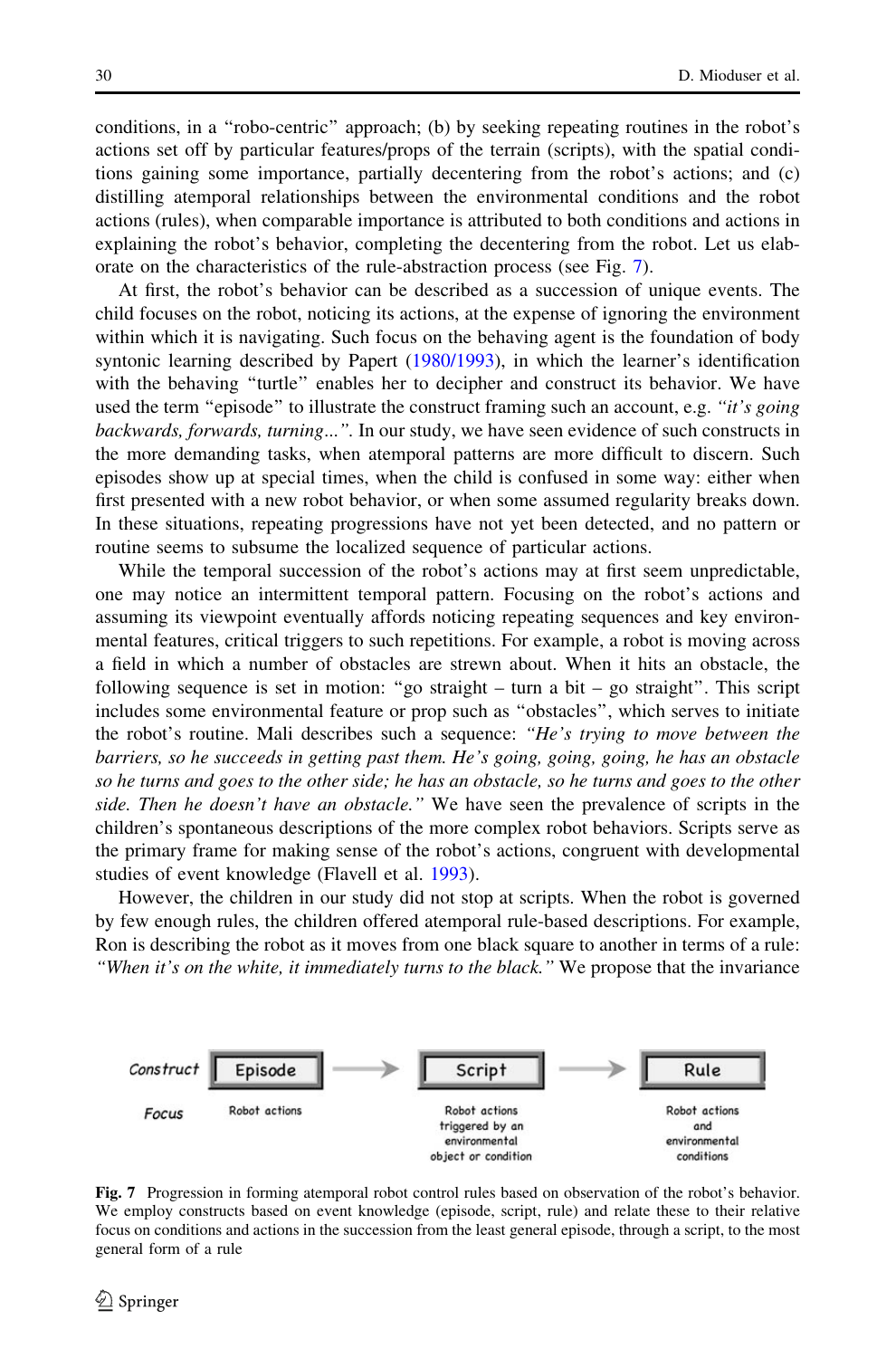within the embedded scripts promotes a search for greater generality in the robot's interactions with its environment, which can be captured in rules.

Simple rules underlie the robot's emergent behaviors. The robot's temporally ordered actions may not provide a lever into understanding such invariant rules. However, structuring the succession of actions in space, rather than only through time, affords such a connection. The scripts provide the first step towards coupling environmental conditions and robot actions, as specific spatial conditions trigger repeating action sequences. It shifts the observer from noticing only actions to an emerging focus on conditions. This awareness resolves into rules when the conditions are fully incorporated into the representation. When similar importance is attributed to environmental conditions and robot actions, one may form an array of co-varying data. Co-occurrence of quickly changing environmental conditions and robot actions provides a database of correlated evidence, a substrate from which the induction of atemporal rules is made possible (Sobel et al. [2004](#page-21-0); Shanks [1995;](#page-21-0) Cheng [1997;](#page-20-0) Gentner and Medina [1998\)](#page-20-0).

At an additional (and complementary) level, we have addressed in this study the issue of an adult's support in children's grappling with the robot's emergent behaviors. We compared the children's spontaneous explanations of the robot's behavior with those provided with additional probing, which helped them notice and differentiate among significant features in the robot's actions and environment. We have seen that the children's spontaneous articulations were framed mainly by scripts, and that their rule-base configuration included no more than one pair of condition-action couples. However, when supported by an adult, the children turned their attention to additional pertinent features in the environment or in the robot's behaviors (encoding, in terms of Siegler and Chen [1998\)](#page-21-0). They then formed associations between them in the form of rules, close to the actual complexity of the tasks. Thus, adult intervention was associated with a shift to higher levels of generality in the children's knowledge representations and to a more complex rule-base configuration. These findings are consonant with Vygotsky's [\(1986\)](#page-21-0) ''Zone of Proximal Development'', where the child can perform at higher capabilities with appropriate guidance and tools.

We have thus delineated the children's process of abstracting rules from an adapting robot's behaviors, a process marked by increased generalization, a shift from temporal to atemporal constructs and decentering from the robot to include its environment. Through this process, their representations shift from episodes to scripts to rules. This shift is accelerated with adult support in noticing the relevant features.

On emergent behavior and ''concrete-abstractions''

Emergent behavior in complex systems presents a challenge to learners' reasoning (Chi [2005;](#page-20-0) Wilensky and Resnick [1999;](#page-21-0) Jacobson [2001;](#page-20-0) Hmelo-Silver and Pfeffer [2004](#page-20-0)). While a single robot may not be regarded a complex system per se (Bar-Yam [1997](#page-20-0)), its behavior is *emergent*. When considering a mobile robot, the underlying rules, together with the changing landscape and the particular perceptions and actions of the robot itself all codetermine an emergent behavior, which cannot be reduced to its component rules. In the process of discovering these rules, the children need to disentangle the interactions between multiple components. This task places heavy demands upon a reasoner, especially a young and inexperienced one. What supports the children's grappling with this challenge? We underscore three components that play a central role in this the children's learning: function, mechanism, and concrete-abstractions.

While emergent behaviors challenge our reasoning, they are coherent. More specifically for an adaptive robot, they are coherent in their display of a consistent overall behavior,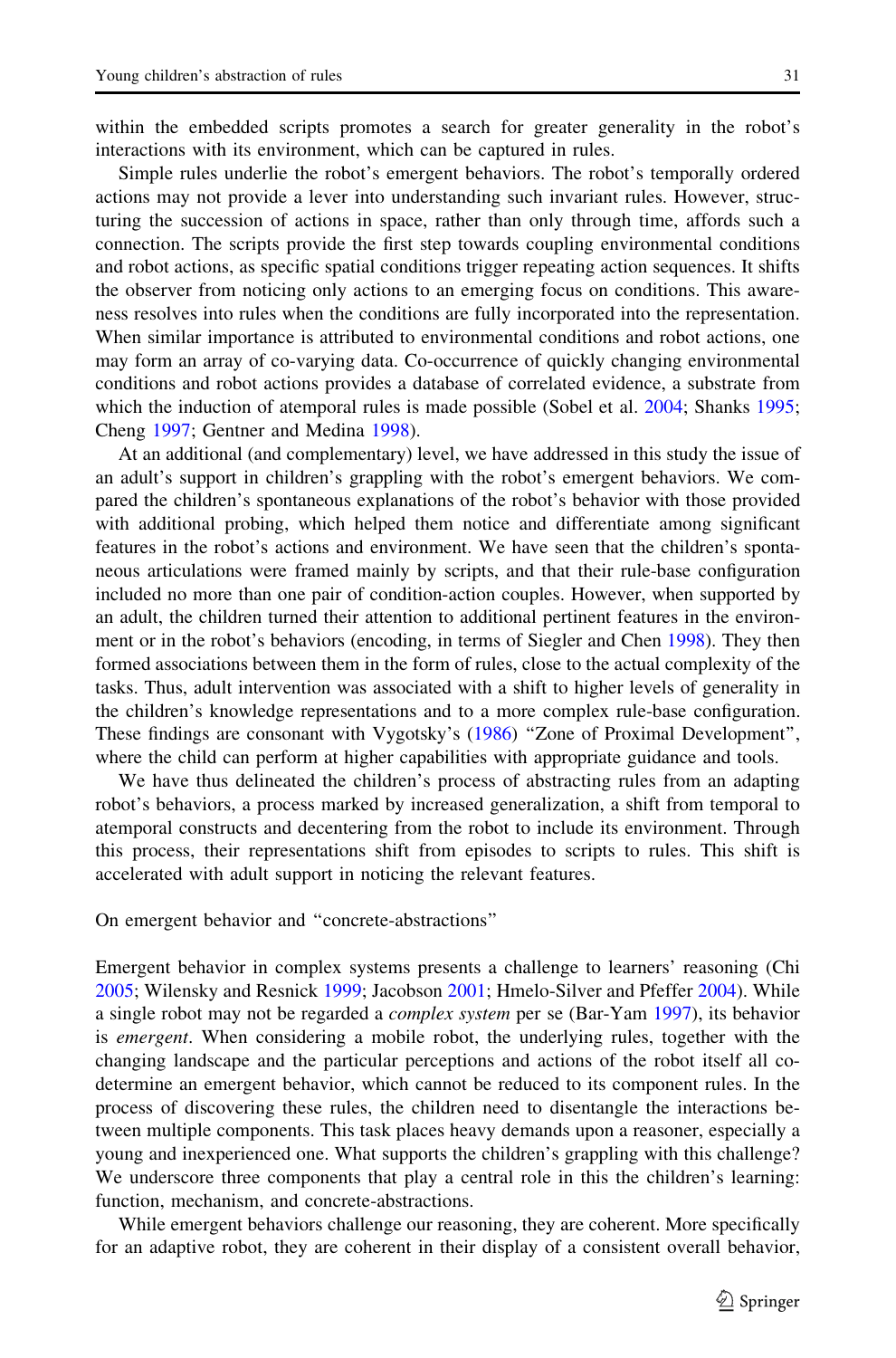e.g., avoiding obstacles or guarding the perimeter of an island. Alternatively, this consistent behavior can be viewed as the function of the robot. In adults' categorization of artifacts, function is the predominant feature, overriding features such as structure or appearance (Barton and Komatsu [1989](#page-20-0); Keil [1989](#page-20-0)). This bias towards function has been explored in several developmental studies (Gentner [1978](#page-20-0); Keil [1989](#page-20-0); Kemler-Nelson et al. [1995\)](#page-20-0), showing it is early to develop. In this study, we have seen the children search for a meaningful subsuming function in their description of the robot's actions. For example, when Naomi is confused by a particular sequence of robot actions, she peppers her detailed descriptions of what the robot is doing with expressions, such as "and then again" ... "and again", culminating with "all the time he's going...". While the emergent behavior is not clear, Naomi assumes some general function is there to be found. This assumption pushes her beyond the robot's moment-to-moment actions in search for a common encompassing function: "He's all the time looking at the white and he doesn't want to see the rug."

Furthermore, an invariant *mechanism* is understood to underlie the robot's behavior. In this study, the children's engagement in programming such artifacts, creating such decision-making mechanisms, highlights this invariance. Piaget and Inhelder's [\(1972](#page-21-0); see also Niazzi and Gopnik [2003](#page-21-0)) developmental study of children's explanations of artifacts, such as bicycles, has found that causal mechanistic explanations are early to emerge, including unambiguous causal sequences and mechanistically-relevant parts. Assuming such constancy within the robot's workings, imparts structure to an analysis of the robot's emergent behavior.

Thus, two invariants structure the children's reasoning about the robot: functions, which lend coherence to the inspected system (top-down), and *mechanisms* that partially explain the robot's behavior (bottom-up).

In the children's exploration of the robot's behaviors, an additional important factor supports their reasoning: the *concreteness of the abstract rules*. The abstract rules that make up the robot's decision-making faculties are embedded in concrete actions that take place in a physical environment. This material robot can be observed, touched, manipulated and re-programmed. The abstract rule structure is embedded in a concrete object in a way that supports the children's playful inquiry and creative design. Specifically, for the young children in this study, this factor scaffolds constructing the mappings between the abstract rule structure and the observed emergent behaviors (Gentner and Medina [1998](#page-20-0)). We have seen the children spontaneously abstract rules for the simpler tasks, and with support for the more complex tasks. This runs contrary to studies, which have shown young children's difficulties in forming abstractions (Klahr et al. [1993](#page-20-0); Schauble [1990;](#page-21-0) Kuhn [1989\)](#page-20-0). This finding is congruent with studies that have demonstrated children's capabilities inferring rules from the outcomes of change in physical devices (Frye et al. [1996](#page-20-0); Siegler and Chen [1998](#page-21-0); Sobel et al. [2004\)](#page-21-0) or articulating a rule while programming a computer game (Hoyles et al. [2001](#page-20-0)). Going beyond the research to date, which has explored how children relate prior causes and final outcomes, we have seen the children abstract multiple and concurrent atemporal rules relating to *processes of change* in emergent phenomena. This challenge requires the coordination of several transient components: local environmental conditions and the robot's actions. Thus, the robot system serves the child as a concrete environment for the exploration and construction of abstract concepts and schemas. Interplay is generated between this ''abstractions-embedded-concrete-agent'', and the cognitive abstractions generated by the child. This is the realm of thinking processes we refer to as the realm of ''concrete-abstractions'', in which recurring cycles intertwining the symbolic and the concrete are exercised by the child while abstracting schemas for understanding the robot's behavior.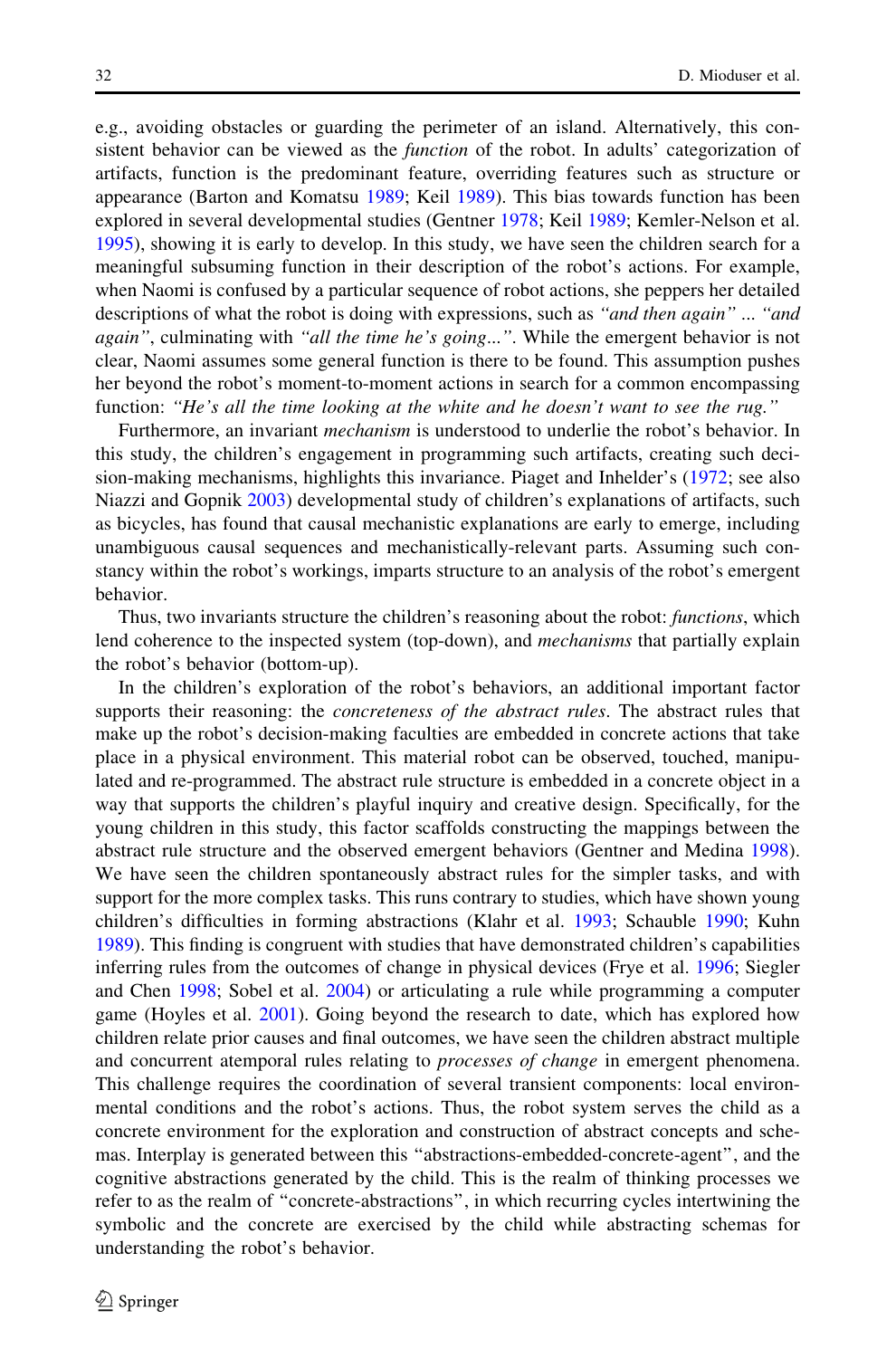To summarize the discussion, we have described the children's path in making sense of emergent robot behaviors. The robot's overall function serves as an organizing framework. The children's involvement in designing and programming such artifacts underscores an invariant mechanism. The embeddedness of the abstract rules in concrete objects and events together with adult scaffolding support the children's reasoning. Along this path, the children's constructs evolve from episodes to scripts to rules, increasing in generality and complexity, shifting from temporal to atemporal descriptions and decentering from the robot to include its environment.

# Educational implications

This study is an initial probe into young children's understanding of controlled adaptive systems, which display emergent behaviors. While deepening how we understand young children's evolving knowledge of autonomous artificial behaviors, it is limited in its small sample and disconnect from classroom situations. Further research is necessary to broaden and extend this small sample. We are currently engaged in expanding the scope of this research from individual children to its application in a regular classroom. Based on the results of this study, a new operational version of the programming environment has been completed, and the progression of tasks has been reformulated for classroom implementation. A team of early education teachers underwent training on the conceptual approach, the tools and the pedagogical materials, and is currently implementing the model in a regular early education setting. We expect to be able to report on the classroom implementation stage in the near future.

Acknowledgements We thank Ms. Diana Levy, a graduate student in the Knowledge Technology Lab at Tel-Aviv University, for her assistance in coding the data and performing the initial analysis.

# Appendix I: Coded transcription

The following are transcripts of two conversations with Naomi, as she describes the robot ''Guarding an island'' and two weeks later as ''The cat in the hat likes black''. The coding according to the variables is included

| Transcription                                                                                                                                                                                                                                           | Construct | Rule-base<br>configuration |
|---------------------------------------------------------------------------------------------------------------------------------------------------------------------------------------------------------------------------------------------------------|-----------|----------------------------|
| Robot's behavior is demonstrated: the robot circles the rim of an island<br>keeping its nose on the edge.                                                                                                                                               |           |                            |
| I: What is he doing? How would you describe the behavior of this robot? Rule                                                                                                                                                                            |           | $\frac{1}{2}$              |
| N: He's all he doesn't know he doesn't know what is this white.                                                                                                                                                                                         |           |                            |
| I: And what is it that he knows to do? What does he know how to do?                                                                                                                                                                                     | Rule      | $\frac{1}{2}$              |
| N: He's all the time looking at him [the white island].                                                                                                                                                                                                 |           |                            |
| I: He's looking at the white [island] and what is he doing?                                                                                                                                                                                             | Rule      | $\frac{1}{2}$              |
| N: And what is he doing? He's all the time moving him [the robot is<br>moving the paper island a bit as it moves along it                                                                                                                               |           |                            |
| N: He's all the time looking at it And He doesn't know what is the white. Rule<br>He's all the time looking at the white. He doesn't want to see the blue<br>[rug]. He's all the time looking at the white. He doesn't understand what<br>is the white. |           | 1                          |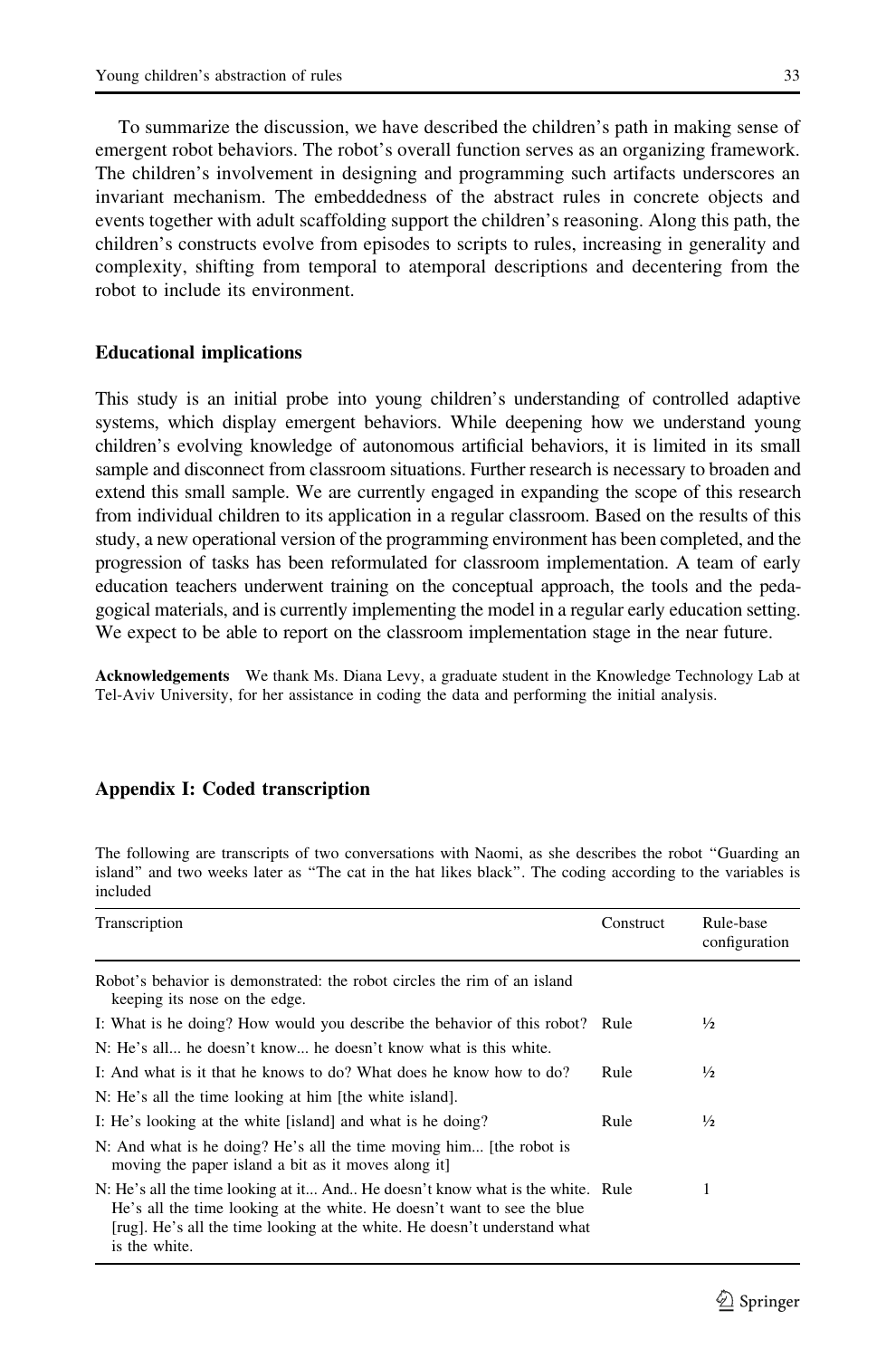# Appendix I continued

| Transcription                                                                                                                                                                                                                                                                                                                                                                                                        | Construct | Rule-base<br>configuration |
|----------------------------------------------------------------------------------------------------------------------------------------------------------------------------------------------------------------------------------------------------------------------------------------------------------------------------------------------------------------------------------------------------------------------|-----------|----------------------------|
| I: What does he do when he's looking at the white?                                                                                                                                                                                                                                                                                                                                                                   | Rule      | 1                          |
| N: He's all the time turning on the white                                                                                                                                                                                                                                                                                                                                                                            |           |                            |
| I: He's turning on the white, and what happens when he gets to the rug?                                                                                                                                                                                                                                                                                                                                              |           |                            |
| N: He turns again.                                                                                                                                                                                                                                                                                                                                                                                                   |           |                            |
| I: He turns                                                                                                                                                                                                                                                                                                                                                                                                          | Rule      | $\frac{1}{2}$              |
| N: He turns so he won't see the  [blue/rug]                                                                                                                                                                                                                                                                                                                                                                          |           |                            |
| I: And he walks also in the middle of the white, in the middle of the page? Rule                                                                                                                                                                                                                                                                                                                                     |           | $\frac{1}{2}$              |
| N: No. He walks all the time on the sides                                                                                                                                                                                                                                                                                                                                                                            |           |                            |
| I: Lets see what happens when I put him here like this.                                                                                                                                                                                                                                                                                                                                                              | Episode   |                            |
| [Interviewer places robot in the middle of the page. The robot performs a<br>different behavior from that observed so far - it goes straight till the edge<br>of the paper. After this it replicates the earlier behavior]                                                                                                                                                                                           |           |                            |
| N: And now it is going in a straight line. And then again to the left. And then<br>again to the left. And again straight. And again straight he's going.                                                                                                                                                                                                                                                             |           |                            |
| I: Mmmm                                                                                                                                                                                                                                                                                                                                                                                                              |           |                            |
| N: All the time he's Now he's going backwards.                                                                                                                                                                                                                                                                                                                                                                       |           |                            |
| I: Oh, this [part] fell off You said that when he's on the white, what does Rule<br>he do?                                                                                                                                                                                                                                                                                                                           |           | 1                          |
| N: He's all the time looking at the white and he doesn't want to see the rug.                                                                                                                                                                                                                                                                                                                                        |           |                            |
| [two weeks later]                                                                                                                                                                                                                                                                                                                                                                                                    |           |                            |
| [The robot navigates across a large checkerboard. When the robot wears a<br>hat, it searches for the black squares, homing in on them. It quickly moves<br>across the white squares, turning for a while on a black square, before<br>leaving it and homing in on the next black square. When the robot is not<br>wearing a hat, it moves across the board in a straight line, irrespective of<br>the colors below.] |           |                            |
| N: [looks at the robot] What did you do here? [looks at the computer]                                                                                                                                                                                                                                                                                                                                                |           |                            |
| I:  Lets first look at the robot and try to understand what he's doing.                                                                                                                                                                                                                                                                                                                                              | Rule      | 1                          |
| N: He wants to walk all the time wants to go on the blocks [black squares are<br>blocks for N And he never wants to walk on the white. He's on the blocks<br>all the time                                                                                                                                                                                                                                            |           |                            |
|                                                                                                                                                                                                                                                                                                                                                                                                                      |           |                            |
| I: So you said, that without the hat he behaves differently on the white and Rule<br>on the black?                                                                                                                                                                                                                                                                                                                   |           | 2                          |
| N: Yes                                                                                                                                                                                                                                                                                                                                                                                                               |           |                            |
| I: Yes? What does he do on the white?                                                                                                                                                                                                                                                                                                                                                                                |           |                            |
| N: On the white he turns, and on the black he goes backwards and forwards.                                                                                                                                                                                                                                                                                                                                           |           |                            |
| I: And when I put a hat on him he goes                                                                                                                                                                                                                                                                                                                                                                               |           |                            |
| N: Straight.                                                                                                                                                                                                                                                                                                                                                                                                         |           |                            |
| I: And does it matter if it's black or white?                                                                                                                                                                                                                                                                                                                                                                        |           |                            |
| N: No.                                                                                                                                                                                                                                                                                                                                                                                                               |           |                            |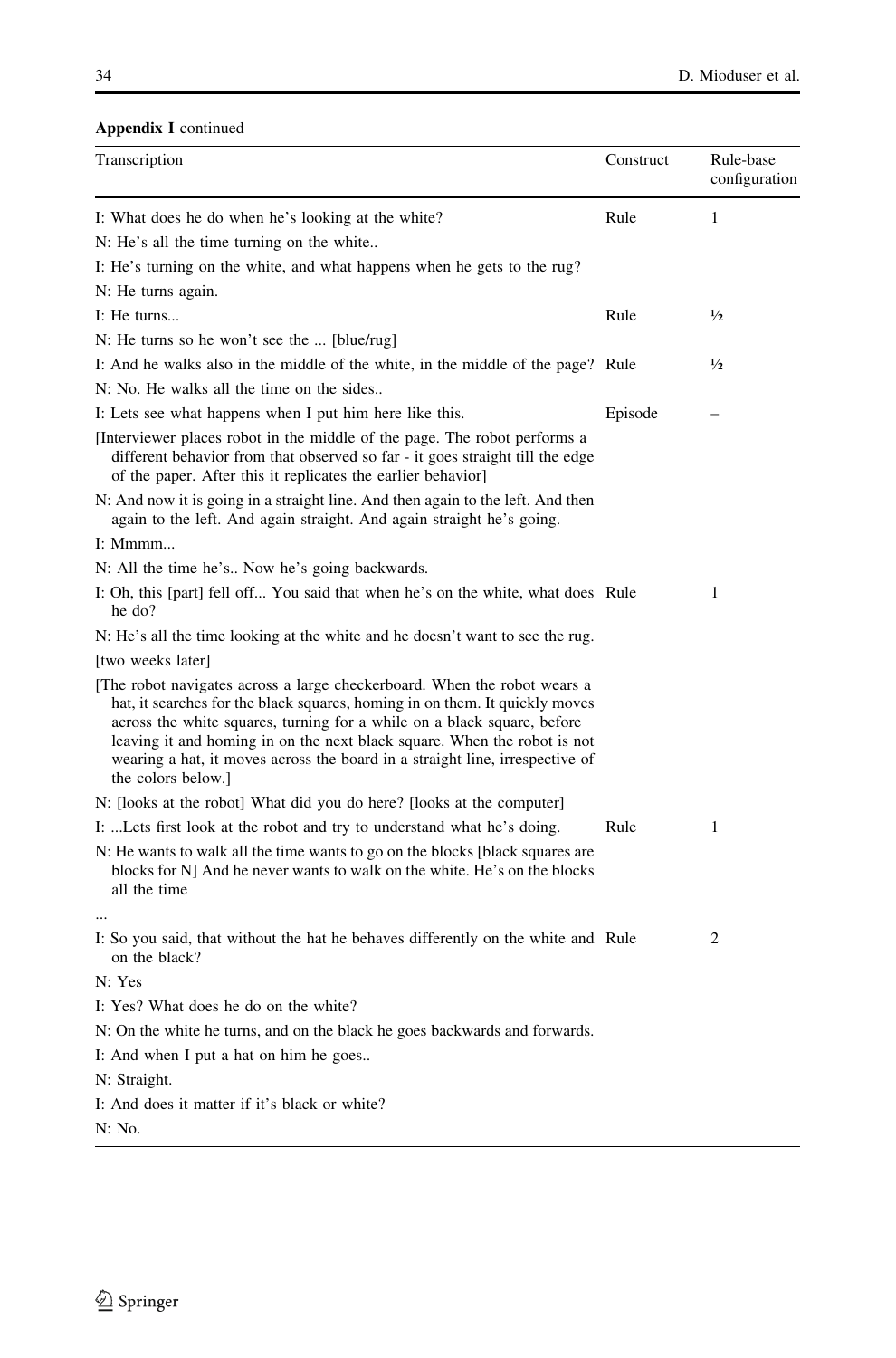## **References**

- Barton, M. E., & Komatsu, L. K. (1989). Defining features of natural kinds and artifacts. Journal of Psycholinguistic Research, 18(5), 433–447.
- Bar-Yam, Y. (1997). Dynamics of complex systems. Reading, Mass.: Addison-Wesley, The Advanced Book Program.
- Bers, M. U., & Portsmore, M. (2005). Teaching partnerships: Early childhood and engineering student teaching math and science through robotics. Journal of Science Education and Technology, 14(1), 59– 73.
- Betzer, N. (2002). The knowledge constructing process and the design process constructing among high achiever pupils through Project-Based Learning (PBL). Dissertation. Tel-Aviv University.
- Braitenberg, V. (1984). Vehicles: Experiments in synthetic psychology. Cambridge, Massachusetts: The MIT Press.
- Brown, J. S., Collins, A., & Duguid, P. (1989). Situated cognition and the culture of learning. *Educational* Researcher, 18, 32–42.
- Carr, M. (2000). Technological affordance, social practice and learning narratives in early childhood setting. International Journal of Technology and Design Education, 10, 61–79.
- Cheng, P. W. (1997). From covariation to causation: A causal power theory. Psychological Review, 104, 367–405.
- Chi, M. T. H. (2005). Commonsense conceptions of emergent processes: Why some misconceptions are robust. Journal of the Learning Sciences, 14(2), 161–199.
- Flavell, J. H., Miller, P. H., & Miller, S. A. (1993). Cognitive development. 3rd ed. NJ: Prentice Hall.
- Fleer, M. (1999). The science of technology: Young children working technologically. International Journal of Technology and Design Education, 9, 269–291.
- Fleer, M. (2000). Working technologically: Investigations into how young children design and make during technology education. International Journal of Technology and Design Education, 10, 43–59.
- Frye, D., Zelazo, P. D., Brooks, P. J., & Samuels, M. C. (1996). Inference and action in early causal reasoning. Developmental Psychology, 32(1), 120–131.
- Fujita, M., Kitano, H., & Doi, T. T. (2000). Robot entertainment. In A. Druin & J. Hendler (Eds.), Robots for kids: Exploring new technologies for learning (pp. 37–72). San-Francisco, California: Morgan Kaufmann Publishers.
- Gentner, D., & Medina, J. (1998). Similarity and the development of rules. Cognition, 65, 263–297.
- Gentner, D. (1978). A study of early word meaning using artificial objects: What looks like a jiggy but acts like a zimbo? Papers and Reports on Child Language Development, 15, 1–6.
- Granott, N. (1991a). Puzzled minds and weird creatures: Phases in the spontaneous process of knowledge construction. In I. Harel & S. Papert (Eds.), Constructionism (pp. 295–310). Norwood, New-Jersey: Ablex Publishing Corporation.
- Granott, N. (1991b). From macro to micro and back: On the analysis of microdevelopment. Paper presented at the meeting of the Jean Piaget Society, PA.
- Hmelo-Silver, C. E., & Pfeffer, M. G. (2004). Comparing expert and novice understanding of a complex system from the perspective of structures, behaviors, and functions. Cognitive Science, 28, 127–138.
- Hoyles, C., Noss, R., Adamson, R. & Lowe, S. (2001). Programming rules: What do children understand? In Proceedings of the 25rd. Conference of the International Group for the Psychology of Mathematics Education, Vol. 3, pp. 169–176, Utrecht.
- Jacobson, M. J. (2001). Problem solving, cognition, and complex systems: Differences between experts and novices. Complexity, 6(3), 41–49.
- Jarvis, T., & Rennie, L. J. (1998). Factors that influence children's developing perceptions of technology. International Journal of Technology and Design Education, 8, 261–279.
- Kahn, K. (1996). ToonTalk<sup>TM</sup> An animated programming environment for children. Journal of Visual Languages and Computing, 7, 197–217.
- Keil, F. C. (1989). Concepts, kinds, and cognitive development. Cambridge, Massachusetts: The MIT Press.
- KemlerNelson, D. G. & 11 Swarthmore College Students (1995). Principle-based inferences in young children's categorization: Revisiting the impact of function on the naming of artifacts. Cognitive development, 10, 347–380.
- Klahr, D., Fay, A. L., & Dunbar, K. (1993). Heuristics for scientific experimentation: A developmental study. Cognitive Psychology, 25, 111–146.
- Kuhn, D., & Dean, D. Jr. (2004). Connecting scientific reasoning and causal inference. Journal of Cognition and Development, 5(2), 261–288.
- Kuhn, D. (1989). Children and adults as intuitive scientists. *Psychological Review*, 96, 674–689.
- <span id="page-20-0"></span>Lave, J. (1988). Cognition in practice. Cambridge, UK: Cambridge University Press.